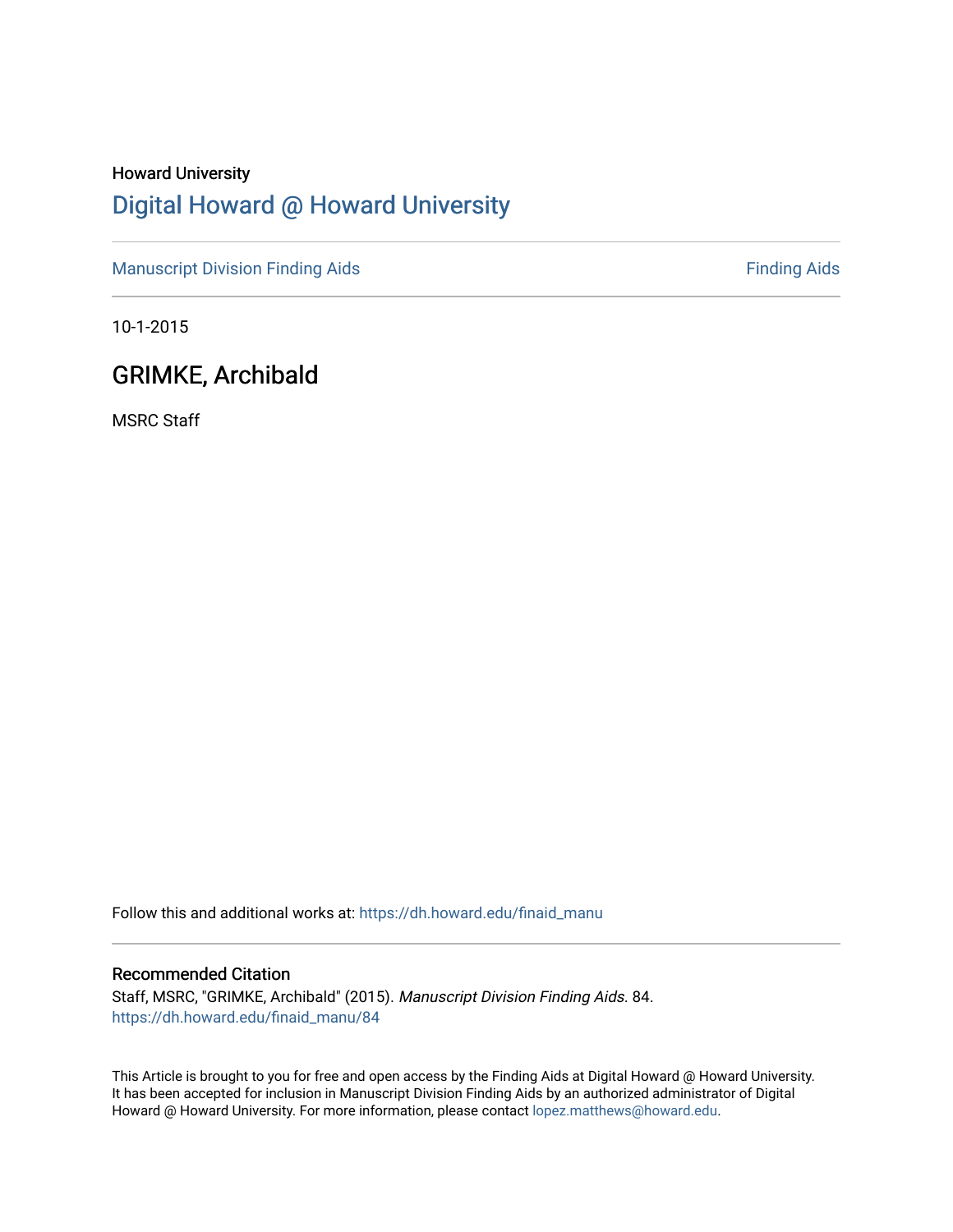### ARCHIBALD H. GRIMKE Collection 39-1 to 39-47

## **THIS COLLECTION IS CURRENTLY CLOSED TO RESEARCHERS DUE TO CONSERVATION ISSUES**

Prepared by: Denise Harbin Revised by: Greta S. Wilson June 1980 Kathryn M. Wilmot February 2021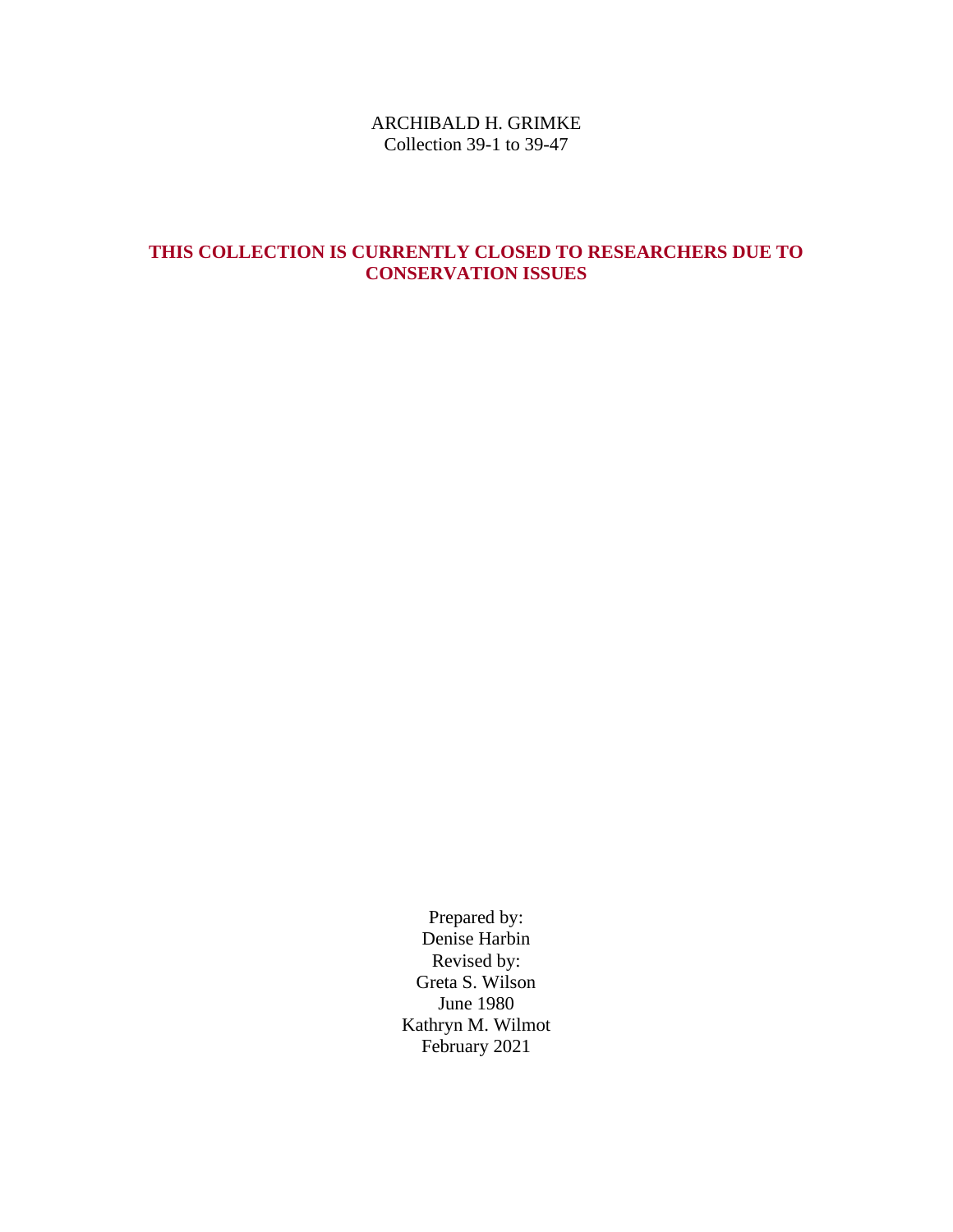### **Scope Note**

The Archibald H. Grimke Papers contain materials that reflect his career as a lawyer, editor, author, lecturer, politician and diplomat. These papers include early correspondence with members of the Grimke-Weld and Grimke-Stanley families, other personal, general and organizational correspondence, legal files, Santo Domingo records (which contain official documents regarding his United States Consulship from 1894 to 1898), financial records, manuscripts, articles, addresses, newspaper clippings, photographs, memorabilia, artifacts, and bound publications.

 There is an extensive series of National Association for the Advancement of Colored People (NAACP) records covering the years 1913 to 1930 when Grimke was an active member. He also served as president of the D.C. chapter of the N.A.A.C.P. for 10 years and vice president of the national body until his death. The N.A.A.C.P. series includes organizational correspondence, minutes and reports, financial legal documents, articles and statements, programs, invitations, press releases and newspaper clippings.

The legal files consist predominately of correspondence, receipts, and other financial documentation pertaining to the estates of Emmeline Cushing and Helen Pitts Douglass. The Archibald H. Grimke materials were acquired in July 1960 by Mrs. Dorothy Porter. The collection is approximately 23 linear feet in size.

2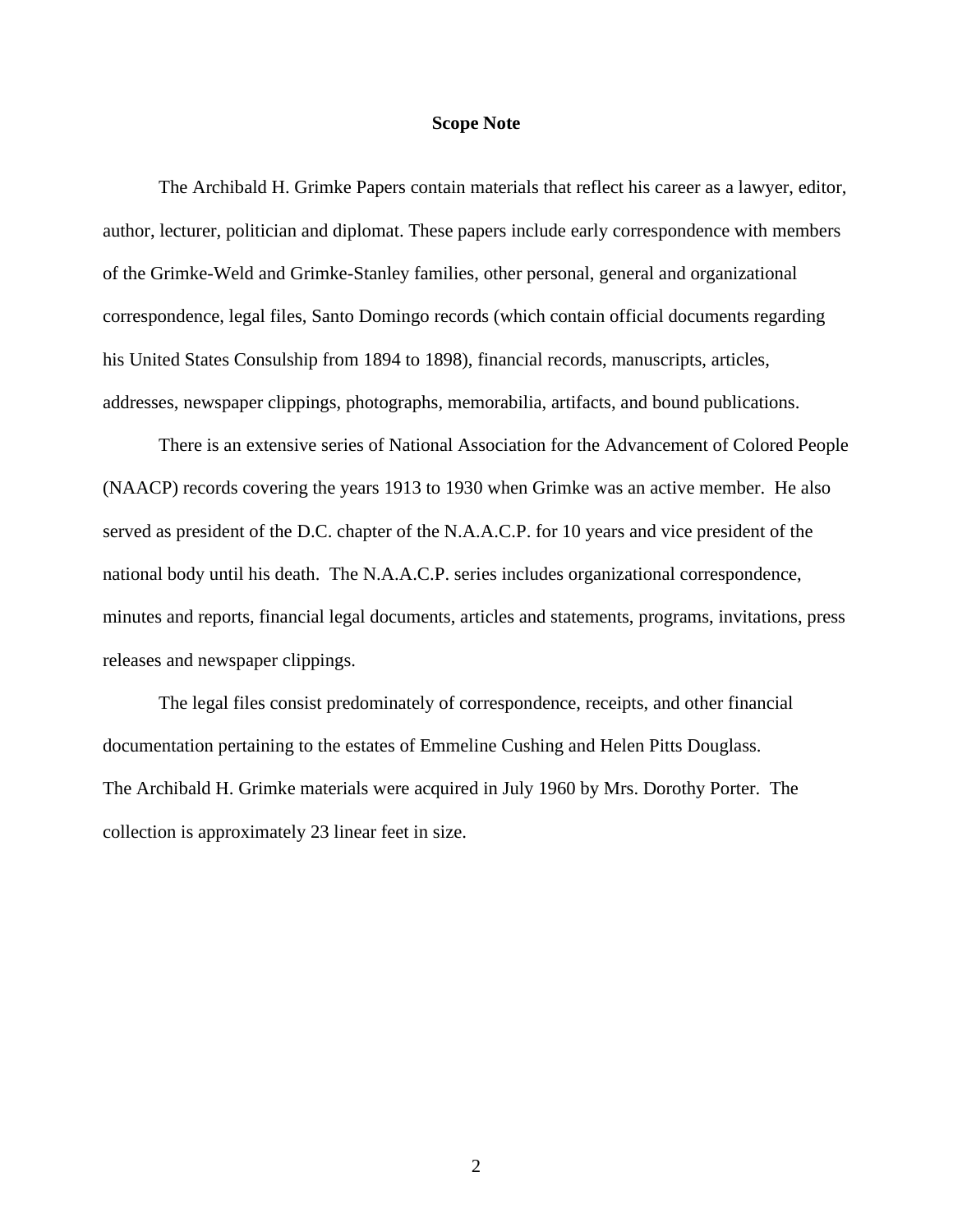# **Biographical Sketch**

| 1849 August 17   | Born on plantation near Charleston, South Carolina, son of Henry<br>Grimke and Nancy Weston.                   |
|------------------|----------------------------------------------------------------------------------------------------------------|
| 1866-70          | Attended Lincoln University in Pennsylvania.                                                                   |
| 1870-72          | Tutored at Lincoln University.                                                                                 |
| 1874             | Graduated from Harvard Law School.                                                                             |
| 1884             | Served as Henry Cabot Lodge's alternative delegate at large to the<br>Republican National Convention.          |
| 1879             | Married Sarah E. Stanley.                                                                                      |
| 1883-85          | Edited and published the <i>Hub</i> in Boston, Mass.                                                           |
| 1884             | Appointed trustee to the Westboro Insane Asylum.                                                               |
| 1891             | Published William Lloyd Garrison, The Abolitionist.                                                            |
| 1892             | Published The Life of Charles Sooner, the Scholar in Politics.                                                 |
| 1894-98          | Appointed and served as consul to Santo Domingo.                                                               |
| 1903-16          | Served as president of the American Negro Academy.                                                             |
| 1909-1930        | Served as president of NAACP (District Branch) as well as director<br>and vice-president of the national body. |
|                  | Served as president of the Frederick Douglass Memorial and<br>Historical Association.                          |
| 1919             | Received the Spingarn Medal for a lifetime of service to his race.                                             |
| 1930 February 25 | Died.                                                                                                          |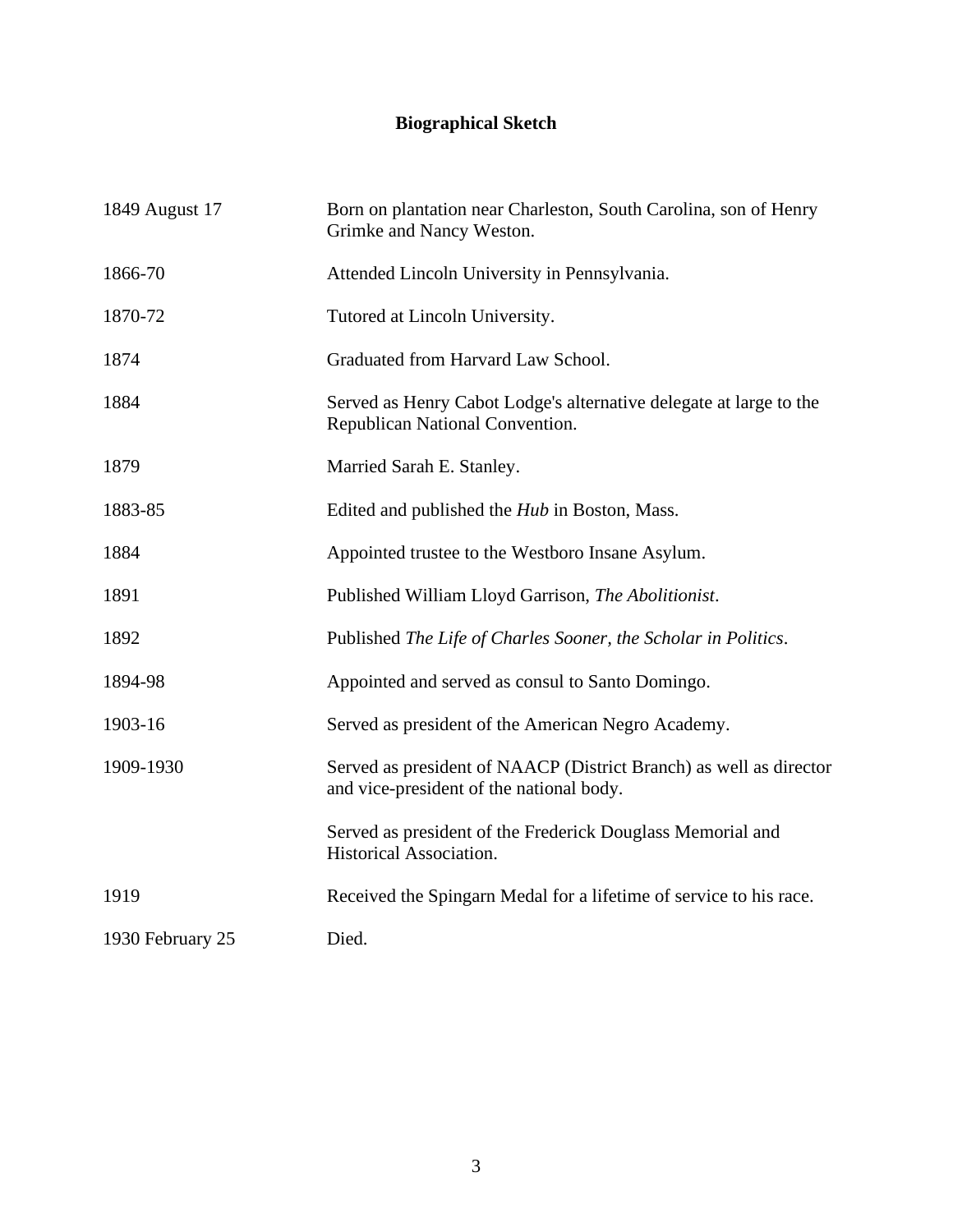## **Series Description**

| <b>Series A</b><br>Box 39-1                     | <b>Grimke-Stanley-Weld Family Papers</b><br>Family correspondence, including a number of letters written between<br>Archibald and his aunt, Angelina Grimke Weld, receipts, newspaper<br>clippings and notes.                                                                                                                                                                       |
|-------------------------------------------------|-------------------------------------------------------------------------------------------------------------------------------------------------------------------------------------------------------------------------------------------------------------------------------------------------------------------------------------------------------------------------------------|
| <b>Series B</b><br>Box 39-2                     | <b>Archibald H. Grimke Personal Papers</b><br>Biographical data, including a biographical sketch written by Angelina Weld<br>Grimke, his daughter, notes on her father and family, a statement about<br>Archibald Grimke by his brother, Francis, an obituary, academic records, and<br>memoirs.                                                                                    |
| <b>Series C</b><br>Box 39-3                     | <b>Personal Correspondence</b><br>Letters from family members to Archibald Grimke.                                                                                                                                                                                                                                                                                                  |
| <b>Series D</b><br>Box 39-4<br>to Box 39-7      | <b>General Correspondence</b><br>Alphabetical arrangement of general correspondence. Also includes one<br>name only correspondence, sympathy cards, post cards, greeting cards,<br>invitations and telegrams.                                                                                                                                                                       |
| <b>Series E</b><br>Box 39-8<br>to Box 39-10     | <b>Organizational Material</b><br>Alphabetical arrangement by organization of correspondence, notes, articles,<br>printed material, publications, etc.                                                                                                                                                                                                                              |
| <b>Series F</b><br>Box 39-11<br>to Box 39-14    | <b>Financial Records</b><br>Poll tax receipts, promissory notes, royalty statements, bank statements,<br>expense account records, correspondence from Whitefield McKinley<br>concerning finances of Archibald Grimke.                                                                                                                                                               |
| Series G<br>Box 39-15<br>to Box 39-17           | <b>Legal Files</b><br>Files of the Helen Pitts Douglass Estate, Sara Stanley Grimke Estate,<br>Matthew Anderson Estate, and the Emmeline Cushing Estate.                                                                                                                                                                                                                            |
| <b>Series H -J</b><br>Box 39-18<br>to Box 39-22 | <b>Manuscripts: Re: Individuals Subjects</b><br>Alphabetical arrangement pertaining to the following individuals: Wendell<br>Phillips, Charles Sumner, Rev. William H. Thomas, Edwin Garrison,<br>Booker T. Washington, and John Greenleaf Whittier; an alphabetical<br>arrangement according to subject, and manuscript notebooks numbered 1<br>through six with varying subjects. |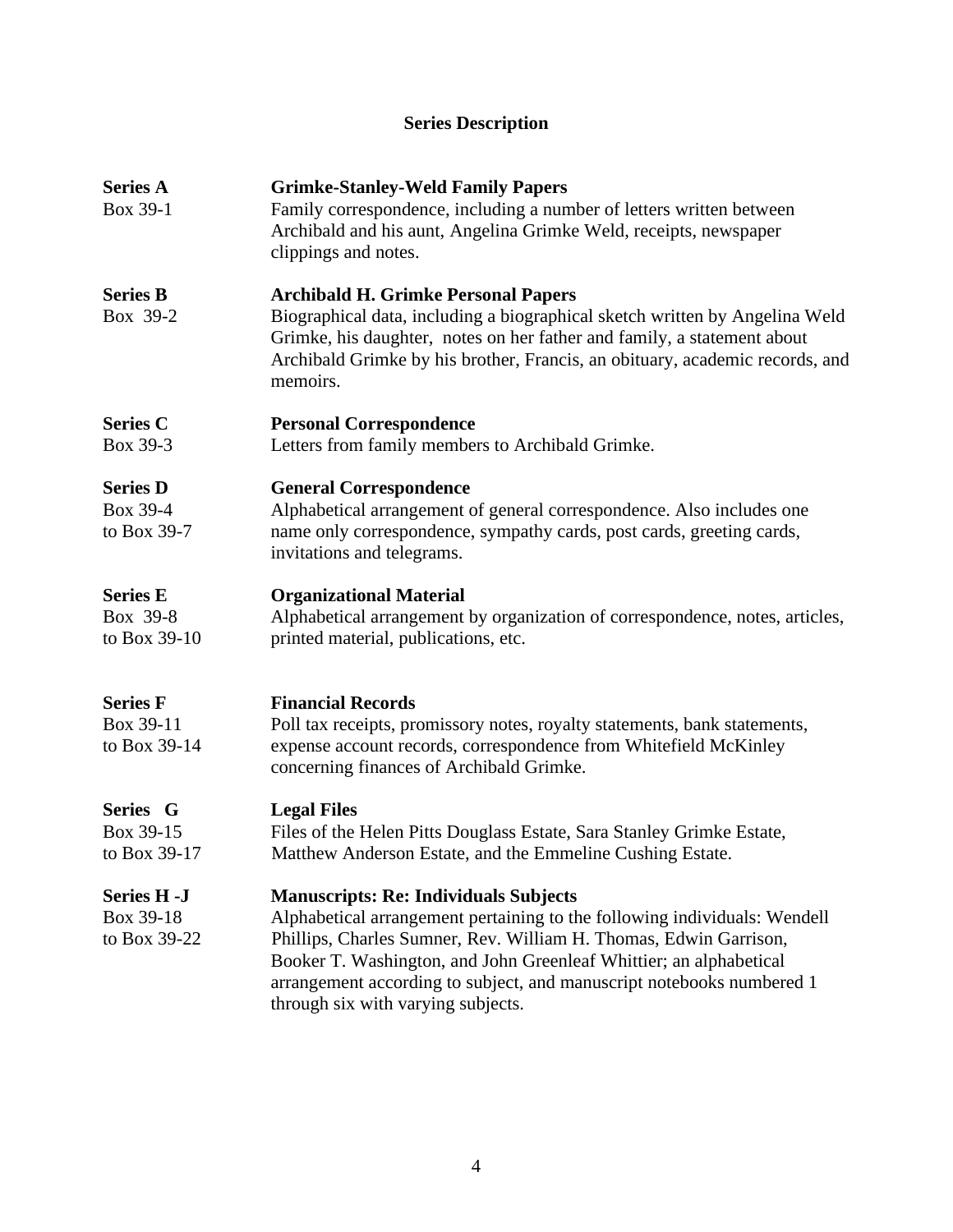# **Series Description**

| <b>Series K</b><br>Box 29-23                 | <b>Writing, by Others</b><br>Printed articles, bills, and sermons alphabetically arranged by author.                                                                                                                                                                             |  |
|----------------------------------------------|----------------------------------------------------------------------------------------------------------------------------------------------------------------------------------------------------------------------------------------------------------------------------------|--|
| <b>Series L</b><br>Box 39-24                 | <b>Santo Domingo Papers</b><br>Records and correspondence concerning Archibald Grimke's consulship in<br>Santo Domingo during 1894 to 1898.                                                                                                                                      |  |
| <b>Series M</b><br>Box 39-25<br>to Box 39-37 | <b>NAACP Records</b><br>Correspondence from 1913 to 1929, minutes and reports from 1913 to 1929,<br>organizational materials, press releases from 1917 to 1930, congressional<br>bills, buttons and ribbons and newspaper clippings.                                             |  |
| Series N<br>Box 39-38                        | <b>American Negro Academy</b><br>Correspondence, constitution, membership lists and ballots, announcement<br>of meetings, and newspaper clippings.                                                                                                                               |  |
| <b>Series O</b><br>Box 39-39                 | <b>Petitions and Resolutions</b><br>Petitions regarding the Brownsville Affair and a group of "colored" men to<br>serve in defense of South Carolina, an endorsement, and resolutions to the<br>President of the U.S. and Congress re: Des Moines Student Volunteer<br>Movement. |  |
| <b>Series P</b><br>Box 39-39                 | <b>Memorabilia</b><br>Tickets, admission cards, calendars, Frederick Douglass souvenirs, and<br>printed materials.                                                                                                                                                               |  |
| <b>Series Q</b><br>Box 39-39                 | <b>Programs</b><br>Programs on which Archibald H. Grimke's name appears, general programs<br>and programs in memoriam.                                                                                                                                                           |  |
| Series R<br>Box 39-39                        | <b>Newspaper Clippings</b><br>News articles written by Archibald Grimke and some general news<br>clippings.                                                                                                                                                                      |  |
| <b>Series S</b><br>Box 39-40<br>to Box 39-43 | Photographs<br>Photographs of Archibald Grimke as a young man, and as a mature adult,<br>family member?, other individuals, identified and unidentified, scenery and a<br>scrapbook pertaining to Cornell University presented to A.H. Grimke. by<br>H. Florence Newton.         |  |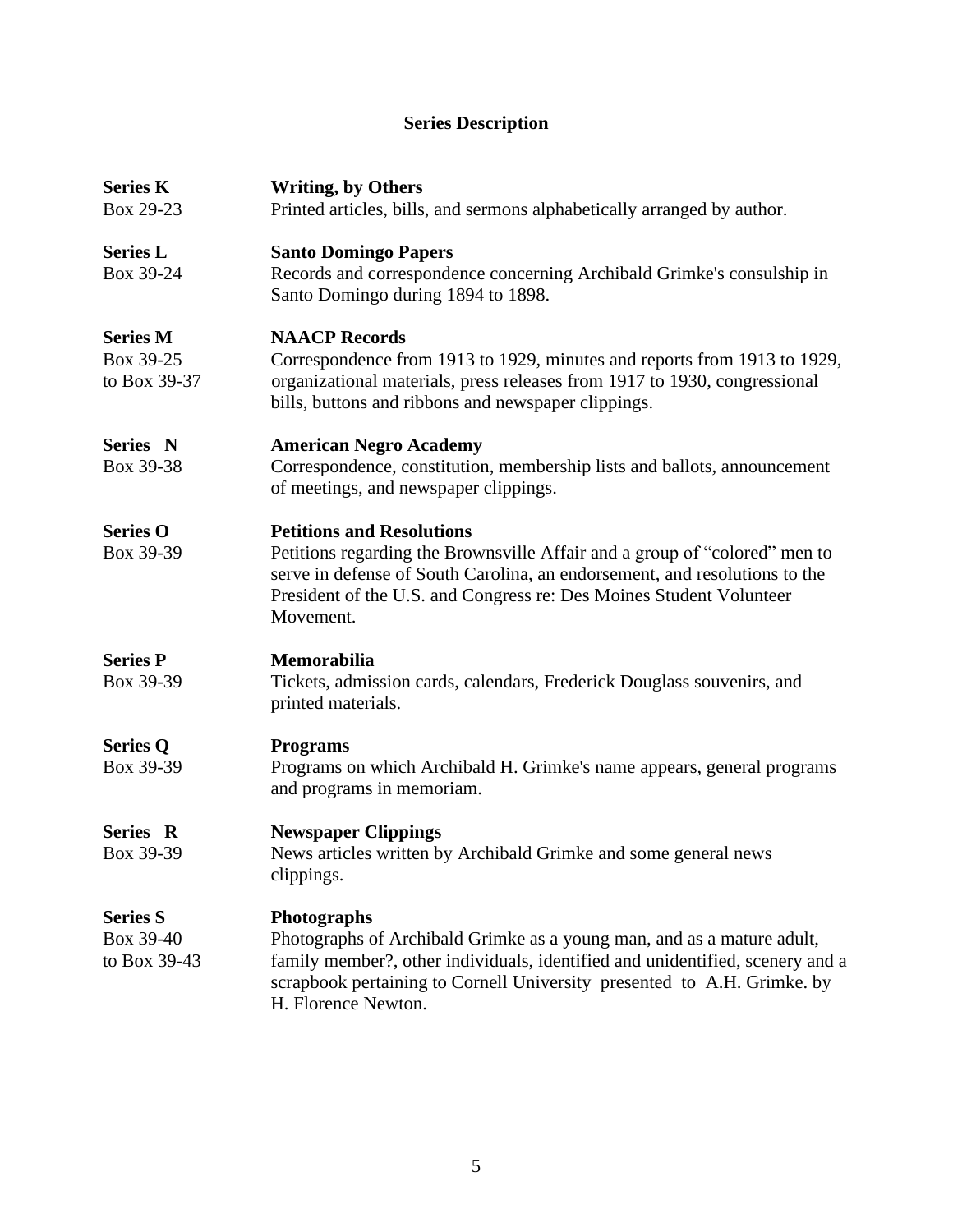# **Series Description**

| <b>Series S</b><br>Box 39-40<br>to Box 39-43 | <b>Photographs</b><br>Photographs of Archibald Grimke as a young man, and as a mature adult,<br>family member?, other individuals, identified and unidentified, scenery and a<br>scrapbook pertaining to Cornell University presented to A.H. Grimke. by<br>H. Florence Newton.           |
|----------------------------------------------|-------------------------------------------------------------------------------------------------------------------------------------------------------------------------------------------------------------------------------------------------------------------------------------------|
| <b>Series T</b>                              | <b>Artifacts</b>                                                                                                                                                                                                                                                                          |
| Box 39-44                                    | A tortoise shell fork, and spoon, wicks, baby shoes, silver spoons (2),<br>dictionary, knife, Bible, pill boxes, (2) silver rectangle tin, daily diary, eye<br>glasses and case, coin purse, wallets (3), purses, pencil eraser, rock,<br>appointment books (2), salt and pepper shakers. |
| <b>Series U</b>                              | <b>Individually Wrapped Items</b>                                                                                                                                                                                                                                                         |
| Item 39-45<br>to Item $39-46$                | Photographs of Archibald and Angelina Grimke (which has been removed<br>from mounting) photographs of the Grimke House, souvenir programs,<br>American Negro Academy Membership Certificate for Archibald H. Grimke,<br>and sheet music.                                                  |
| <b>Series V</b><br>Item 39-47                | <b>Bound Publications</b><br>Twenty-two journals and other periodicals many of which pertain to the<br>Negro in American in the early 20th century. See container list for names<br>of publications.                                                                                      |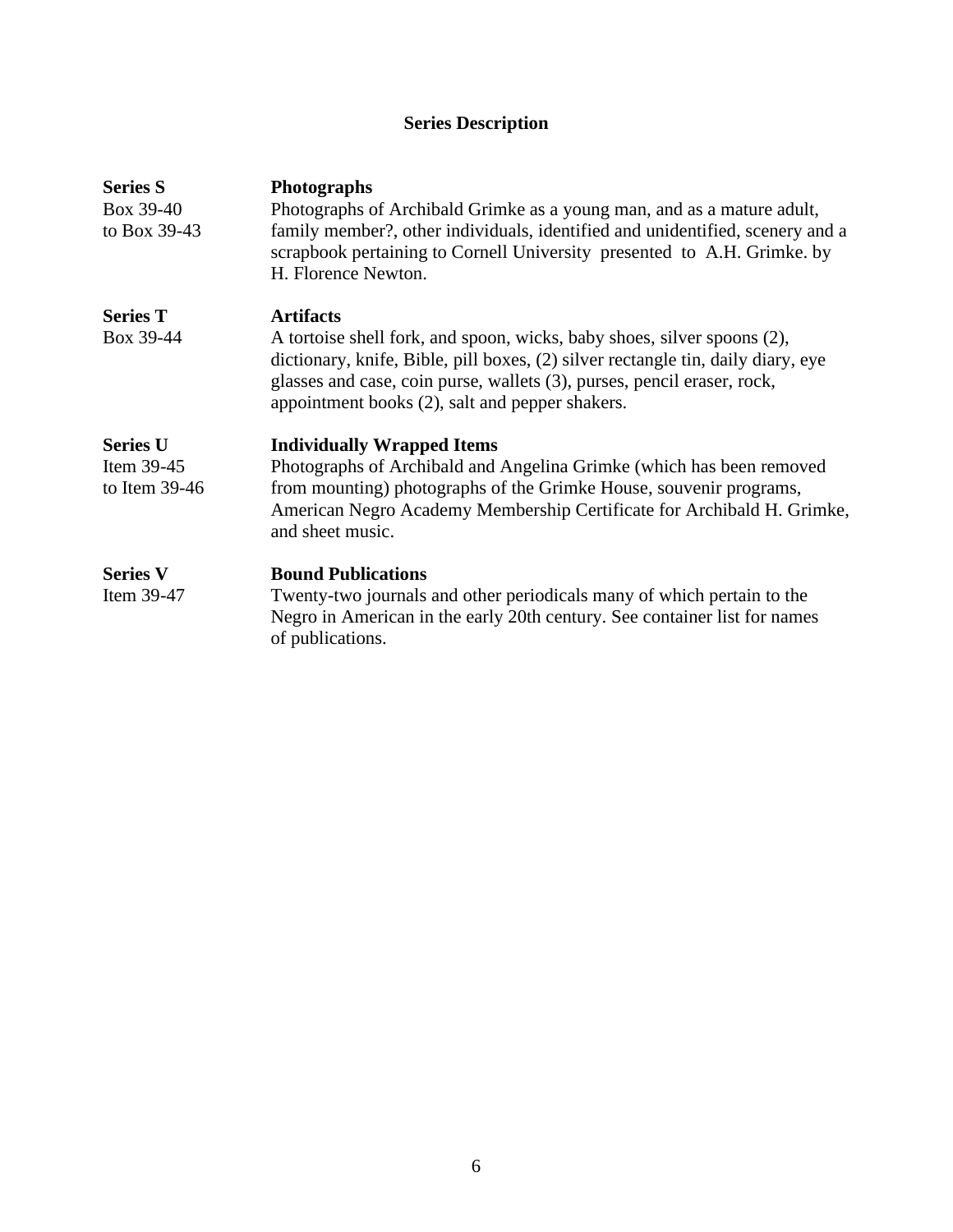## **Container List**

| <b>Series A</b> | <b>Grimke-Stanley-Weld Family Papers</b>                                    |
|-----------------|-----------------------------------------------------------------------------|
| <b>Box</b>      | Folder                                                                      |
| $39-1$          | 1 Hayne Grimke receipt - Charleston, S.C. February 5, 1822.                 |
|                 | 2 Sarah M. Grimke - letters - January, February, 1870, 1872, N.Y.           |
|                 | Sarah M. Grimke, letters to Bolen E. Garrison and Frank Garrison, 1872<br>3 |
|                 | 4 Thomas Smith Grimke, extracts from newspapers at his death, 1834          |
|                 | M.C. Stanley to Sarah Stanley Grimke, 1879<br>5                             |
|                 | M.C. Stanley to Butler Wilson 1898<br>6                                     |
|                 | 7 Lucy Stone to Sarah Stanley 1879                                          |
|                 | 8 Angelina Grimke Weld to Helen Garrison, December 16, 1873                 |
|                 | 9 Angelina Grimke Weld, February 20, 1868 Archibald H. Grimke to Angelina   |
|                 | 10 Angelina Grimke Weld to Archibald and Francis Grimke, February 15, 1868  |
|                 | Angelina Grimke Weld to Archibald, and Francis Grimke Weld to<br>11         |
|                 | Archibald and Francis, February 29, 1868                                    |
|                 | 12 Angelina Grimke Weld to Archibald, and Francis Grimke, April 6, 1868     |
|                 | 13 Angelina Grimke Weld to Archibald and Francis Grimke, November           |
|                 | November 14, n.y.                                                           |
|                 | 14 Angelina Grimke Weld to Archibald And Francis Grimke, November 17, n.y.  |
|                 | Angelina Grimke Weld to Archibald and Francis Grimke, January 23,<br>15     |
|                 | n.y.                                                                        |
|                 | Angelina Grimke Weld to Archibald and Francis Grimke, October 6, n.y.<br>16 |
|                 | Angelina Grimke-Weld to Archibald and Francis Grimke, October18, n.y.<br>17 |
|                 | 18<br>Angelina Grimke Weld to Archibald Grimke, February 22                 |
|                 | Angelina Grimke Weld to Archibald Grimke, November 28, n.y.<br>19           |
|                 | Angelina Grimke Weld to Archibald Grimke, March 12, n.y.<br>20              |
|                 | 21<br>Angelina Grimke Weld to Archibald Grimke, April 30, n.y.              |
|                 | 22<br>Angeline Grimke Weld to Archibald Grimke, Jan. 9, n.y.                |
|                 | Angelina Grimke Weld to Archibald Grimke, January 21, n.y.<br>23            |
|                 | Angelina Grimke Weld to Archibald Grimke, February 16, n.y.<br>24           |
|                 | 25<br>Angelina Grimke Weld to Archibald Grimke, April 28, n.y. (1872?)      |
|                 | Angelina Grimke Weld to Archibald Grimke, May 30, n.y.<br>26                |
|                 | Angelina Grimke Weld to Archibald Grimke, July 24, n.y.<br>27               |
|                 | Angelina Grimke Weld to Archibald Grimke, July (26), n.y.<br>28             |
|                 | Angelina Grimke Weld to Archibald Grimke, October () n.y.<br>29             |
|                 | Angelina Grimke Weld to Archibald Grimke, December 15, n.y.<br>30           |
|                 | Angelina Grimke Weld to Archibald Grimke, December (?) n.y.<br>31           |
|                 | 32<br>Angelina Grimke Weld to Archibald Grimke, (difficult to read)         |
|                 | 33<br>Angelina Grimke Weld to Francis Grimke, January 7, n.y.               |
|                 | Angelina Grimke Weld to Francis Grimke, August 25, n.y.<br>34               |
|                 | 35 Stuart Weld to Archibald Grimke, July 22, 1868, Jan. 14, 1870            |
|                 | Theodore D. Weld to Archibald Grimke, January 14, 1875, Feb. 3, 1890<br>36  |
|                 | 37<br>Theodore Dwight Weld -biographies                                     |
|                 | 38<br>Unsigned to Archibald Grimke, n.d. Poem by Macaulay                   |
|                 |                                                                             |
|                 |                                                                             |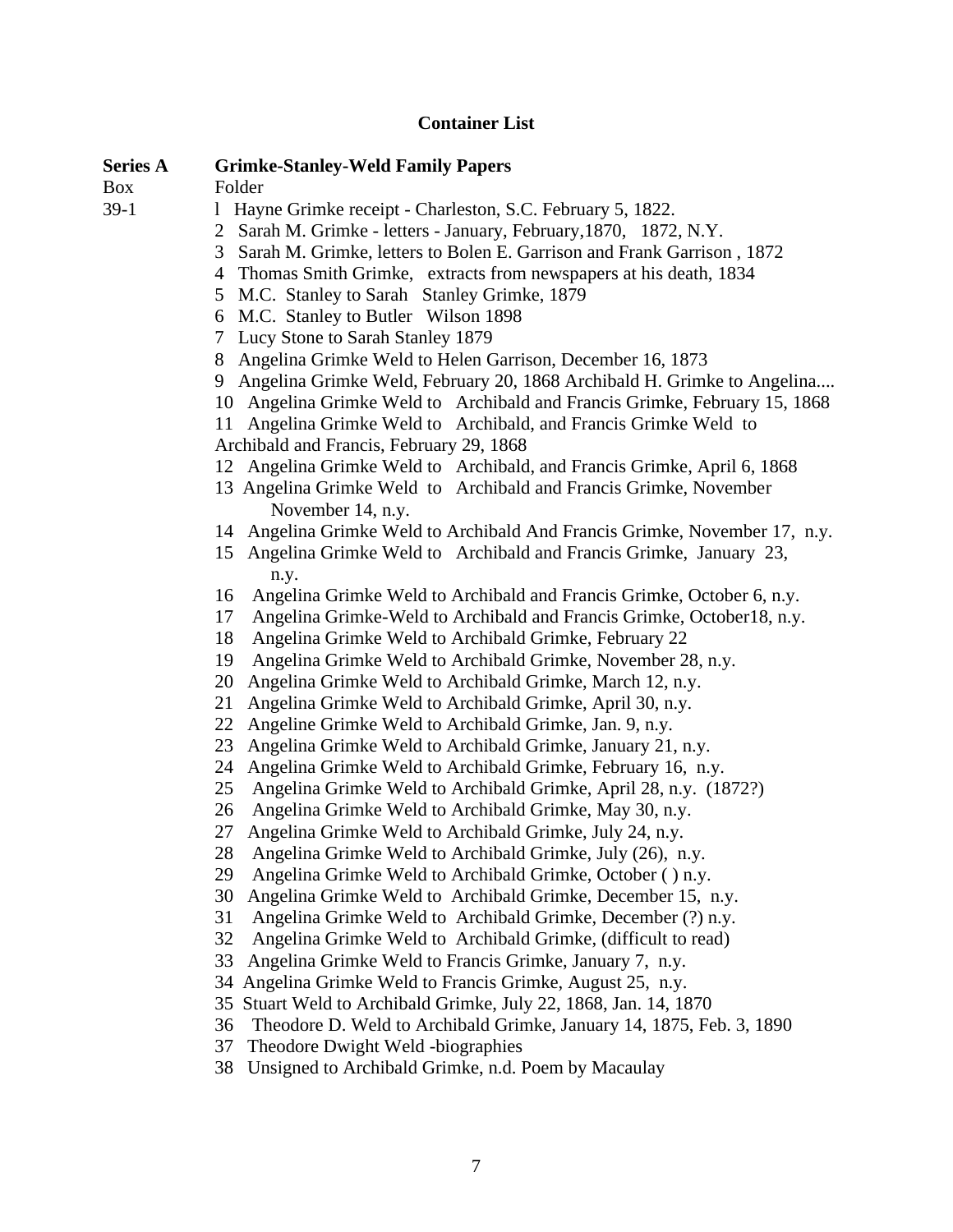### **Series A Grimke-Stanley-Weld Family Papers**

Box Folder

- 39-1 39 Handwritten notes, author unknown on [Ralph Waldo] Emerson
	- 40 Leverett, to Archibald Grimke, Sept. 4, 1879
	- 41 Auntie to Sarah M. Douglas Douglas, November 23, 1873

### **Series B Archibald H. Grimke Personal Papers**

- 
- 39-2 42 Biographical data 43 Academic records
	- 44 Harvard diploma
	- 45 Appointments Justice of the Peace
	- 46 NAACP Certificate of Membership
	- 47 Memoirs (original notebook)
	- 48 Memoirs (xerox copy)
	- 49 Memoirs (xerox copy II)
	- 50 Angelina W. Grimke A biographical sketch of Archibald A Grimke
	- 51 Angelina W. Grimke notes on her father and family
	- 52 Angelina W. Grimke notes on her father and family (xerox material)
	- 53 Francis J. Grimke Archibald W. Grimke: A brief statement by his brother
	- 54 Obituary by Kelly Miller, March 6, 1930
	- 55 Pall Bearers at funeral of Hon. Archibald H. Grimke
	- 56 Power of attorney to Angelina W. Grimke
	- 57 Calling card plates
	- 58 Calling cards and address book

### **Series C Personal Correspondence**

- 
- 39-3 59 Angelina Weld Grimke to Archibald Grimke, 1899 60 Angelina Grimke to Archibald, 1904
	- 61 Angelina Weld Grimke to Archibald 1905, 1907
	- 62 Angelina Weld Grimke to Archibald 1908
	- 63 Angelina Weld Grimke to Archibald Grimke, 1909
	- 64 Angelina Weld Grimke to Archibald Grimke, 1910
	- 65 Angelina Weld Grimke to Archibald Grimke, 1911
	- 66 Angelina Weld Grimke to Archibald Grimke, 1913
	- 67 Angelina Weld Grimke to Archibald 1914
	- 68 Angelina Weld Grimke to Archibald Grimke, 1915
	- 69 Angelina Weld Grimke to Archibald Grimke, 1916
	- 70 Angelina Weld Grimke to Archibald Grimke, 1918-1919
	- 71 Angelina Weld Grimke to Archibald Grimke, 1921
	- 72 Angelina Weld Grimke to Archibald Grimke postcards 1908-1929
	- 73 Francis J. Grimke to Archibald Grimke, 1884-1929
	- 74 M.C. Stanley to Archibald Grimke 1879-1899
	- 75 [cousin] Louise to Archibald Grimke, 1907
	- 76 Sarah Stanley Grimke to Archibald Grimke, 1879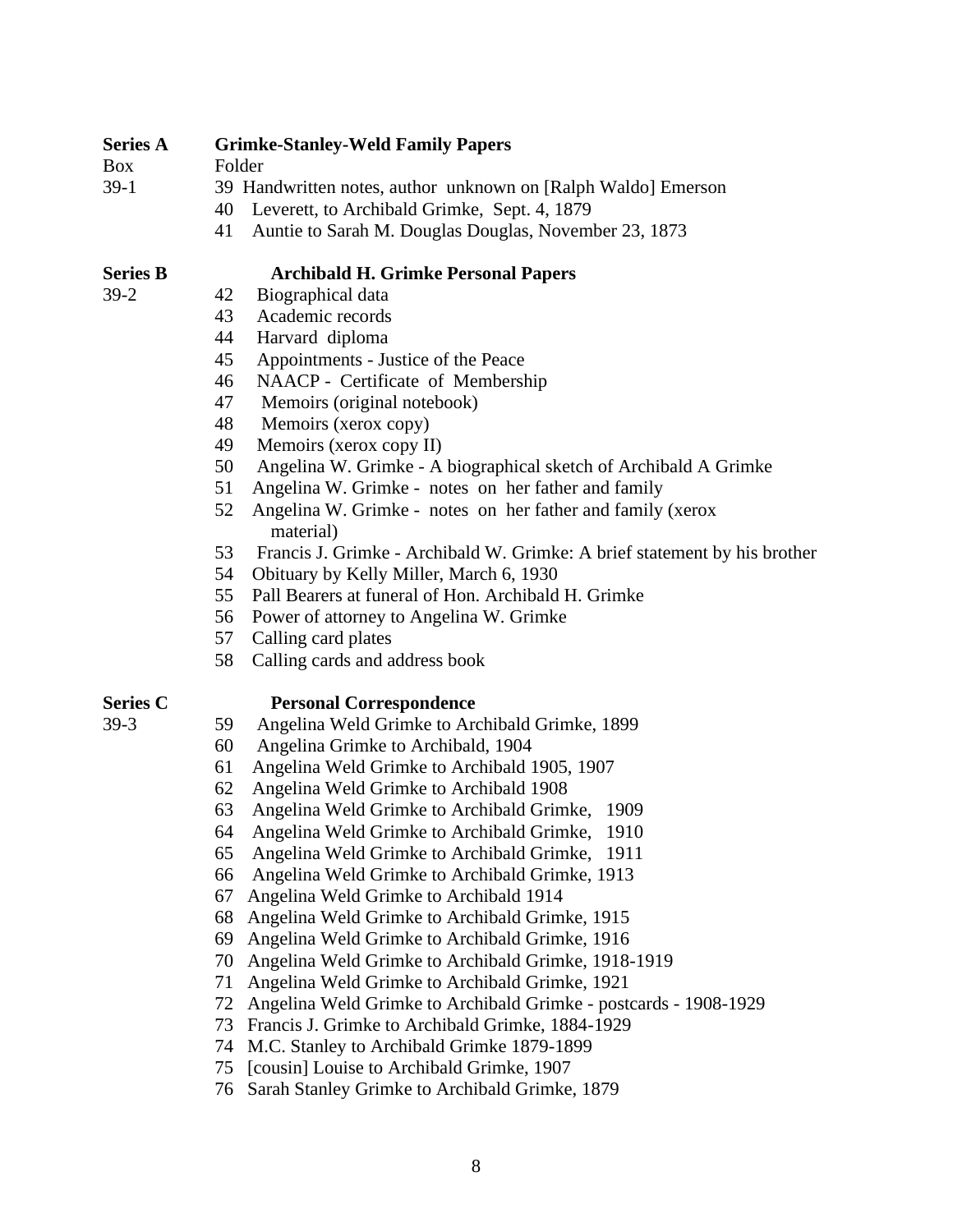### **Series C Personal Correspondence**

Box Folder

- 39-3 77 Sarah Stanley Grimke to Archibald Grimke, 1882
	- 78 Sarah Stanley Grimke to Archibald Grimke, 1883-1884
	- 79 Sarah Stanley Grimke to Archibald 1885-1888
	- 80 Sarah Stanley Grimke to Archibald Grimke postcards, 1883-1888
	- 81 Archibald Grimke to Sarah Stanley Grimke 1884-1886
	- 82 Archibald Grimke to M.C. Stanley, 1879, 1883
	- 83 Envelopes that had been separated from letters

### **Series D General Correspondence**

- 39-4 84 Correspondence A 85 Correspondence - B-Brady
	- 86 Correspondence Brooks-Browne
	- 87 Correspondence Bruce, Roscoe
	- 88 Correspondence Buck-Butler
	- 89 Correspondence C-Connelly
	- 90 Correspondence Cook-Councill
	- 91 Correspondence D-Dumas
	- 92 Correspondence E-Fortune
	- 93 Correspondence Frances-Fuller
	- 94 Correspondence G
	- 95 Correspondence H-Heizer
- 39-5 96 Correspondence Hershaw-Hu
	- 97 Correspondence J-K
	- 98 Correspondence L
	- 99 Correspondence M
	- 100 Correspondence O-Pillsbury
	- 101 Correspondence Pillsbury-Di
	- 102 Correspondence Q-R
	- 103 Correspondence S-Spaulding
	- 104 Correspondence Spingarn-Stafford

39-6 105 Correspondence - Stebbins, Ellen B. 106 Correspondence - Stebbins, Ellen B. 107 Correspondence - Stebbins, Ellen B. 108 Correspondence - Stebbins, Ellen B. 109 Correspondence - Stebbins, Ellen B. 110 Correspondence - Stebbins, Ellen B. 111 Correspondence - Stevenson, Harriet E. 112 Correspondence - Steward, Benjamin 113 Correspondence - Steward, Maude Trotter 114 Correspondence - Stewarts, McCants 115 Correspondence - Stovall, Loretta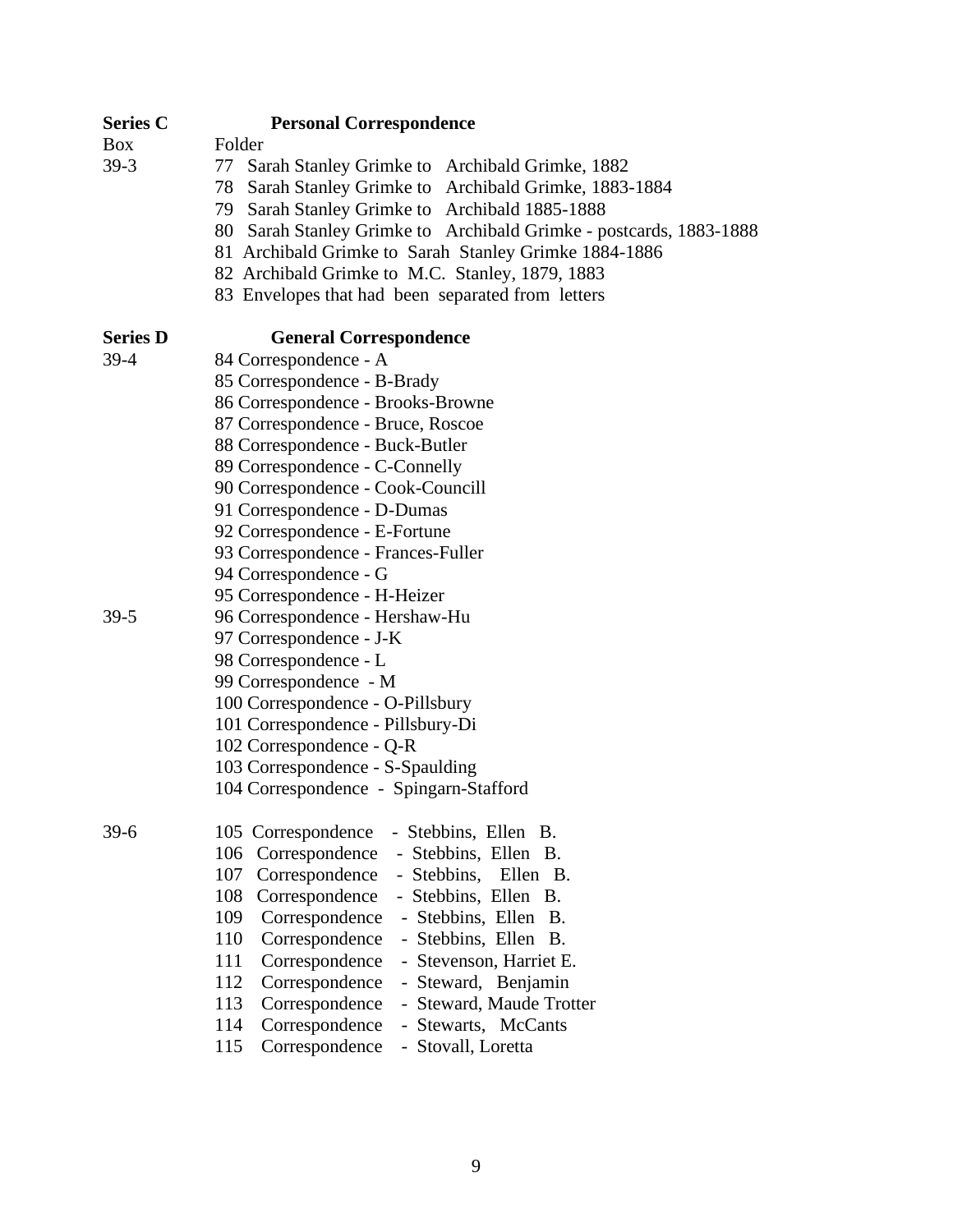| <b>Series D</b> | <b>General Correspondence</b>                                                |  |  |
|-----------------|------------------------------------------------------------------------------|--|--|
| <b>Box</b>      | Folder                                                                       |  |  |
| $39-6$          | 116<br>Correspondence - Suksdorf, Henry F.                                   |  |  |
|                 | Correspondence - Swann, Thomas Wallace<br>117                                |  |  |
|                 | 118 Correspondence<br>- Ta-Thomas                                            |  |  |
|                 | 119 Correspondence<br>- Thompson-Tyson                                       |  |  |
|                 | 120 Correspondence - U-Walling                                               |  |  |
|                 | 121 Correspondence<br>- Washington, Booker T.                                |  |  |
|                 | - Washington, Booker T.<br>122 Correspondence                                |  |  |
|                 | Correspondence<br>- Washington, K. W.<br>123                                 |  |  |
|                 | 124 Correspondence<br>- Wat-Will                                             |  |  |
|                 | Correspondence<br>125<br>$-Wo$                                               |  |  |
| $39 - 7$        | 126 Correspondence - Wyman, John C. Mrs.)                                    |  |  |
|                 | 127 Correspondence - Wyman, John C. Mrs.)                                    |  |  |
|                 | 128 Correspondence - Wyman, John C. (Mrs.)                                   |  |  |
|                 | 129 One Name Only - A-Z                                                      |  |  |
|                 | 130 Sympathy cards                                                           |  |  |
|                 | 131 Post cards                                                               |  |  |
|                 | 132 Greeting cards                                                           |  |  |
|                 | 133 Greeting cards                                                           |  |  |
|                 | 134 Invitations                                                              |  |  |
|                 | 135 Invitations and announcements                                            |  |  |
|                 | 136 Telegrams                                                                |  |  |
| <b>Series E</b> | <b>Organizational Material</b>                                               |  |  |
| $39 - 8$        | 137 Afro-American Council, Baltimore 1907                                    |  |  |
|                 | 138 A.M.E. Church                                                            |  |  |
|                 | 139 American Authors Fund                                                    |  |  |
|                 | 140<br>American Church Institute for Negroes                                 |  |  |
|                 | American Society for the Judicial Settlement of International Dispute<br>141 |  |  |
|                 | <b>Associated Charities</b><br>142                                           |  |  |
|                 | 143<br>Associated Publishers, Inc.                                           |  |  |
|                 | 144<br><b>Association to Abolish War</b>                                     |  |  |
|                 | 145<br>Association for the Study of Negro Life and History                   |  |  |
|                 | 146<br><b>Atlantic Monthly Editors</b>                                       |  |  |
|                 | 147<br><b>Authors Club</b>                                                   |  |  |
|                 | 148 Board of Education, Public Schools I                                     |  |  |
|                 | Board of Education, Public Schools II<br>149                                 |  |  |

- 150 Board of Education, Public Schools, III
- 151 Board of Education, Public Schools, IV
- 152 Carolina Biographical Association Inc.
- 153 Civil Service Commission
- 154 Colored Social Settlement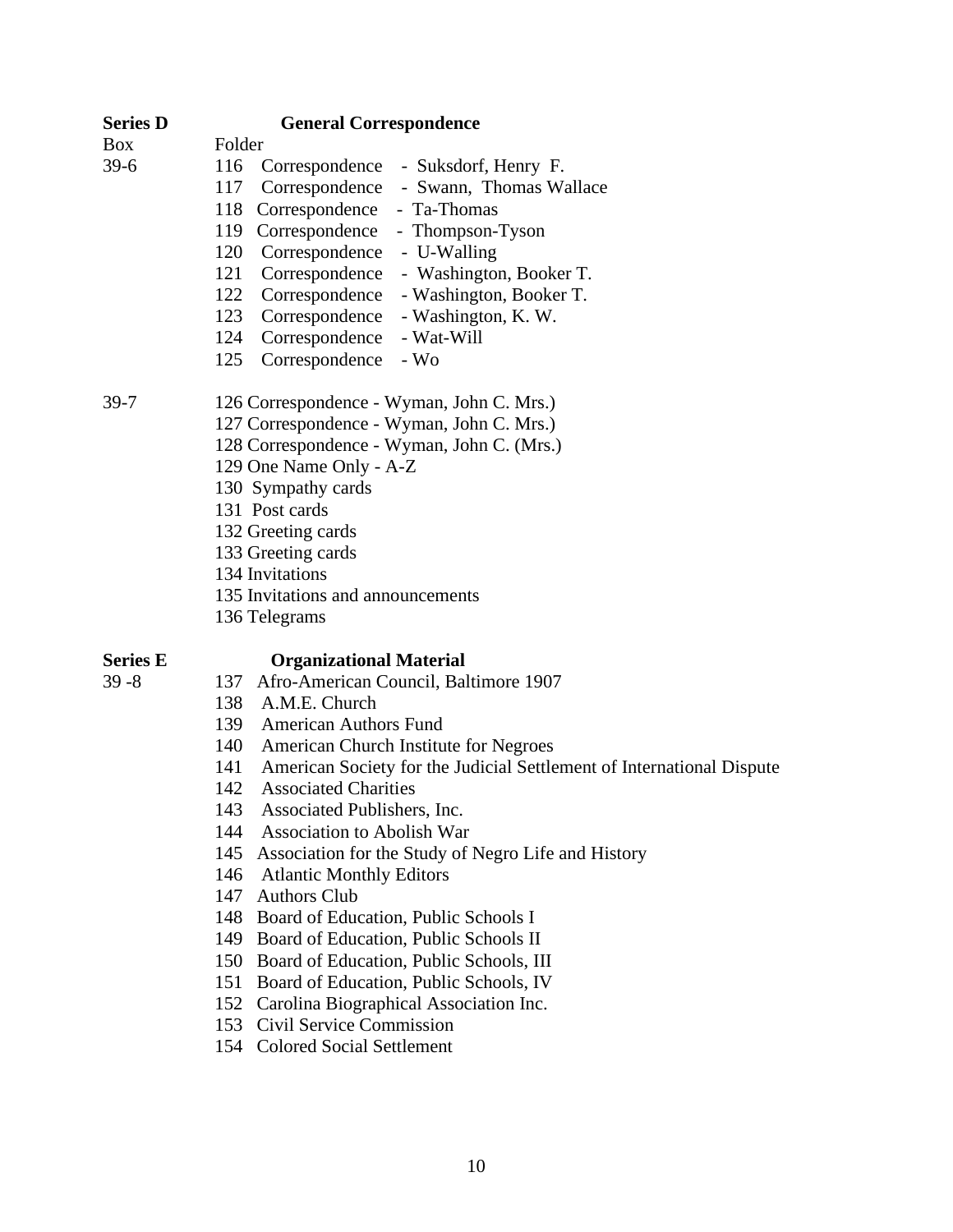| <b>Series E</b> | <b>Organizational Material</b>                                |
|-----------------|---------------------------------------------------------------|
| <b>Box</b>      | Folder                                                        |
| $39 - 8$        | 155 Committee of Twelve                                       |
|                 | 156 The Crisis                                                |
|                 | 157 Crummell Literary Society - Clark University              |
|                 | 158 Cushing Academy                                           |
|                 | 159 Department of Commerce                                    |
|                 | 160 Frederick Douglas Memorial and Historical Association     |
|                 | 161 Funk & Wagnalls Company                                   |
|                 | 162 General Education Board                                   |
| $39 - 9$        | 163<br>Department of Interior, n.d.                           |
|                 | 164<br>Department of Interior, June 1914                      |
|                 | 165<br>Department of Interior, City School Circular 1915-1916 |
|                 | Department of Interior Rural School letter 1915-1916<br>166   |
|                 | 167 Department of Interior, April 1916                        |
|                 | 168 Department of Interior, May 1916                          |
|                 | 169 Department of Interior, June 1916                         |
|                 | 170 Department of Interior, Legislative Circular, 1917        |
|                 | 171 Department of Interior Legislative Circular, 1917         |
|                 | 172 Department of Interior, January 1917                      |
|                 | 173 Department of Interior, February 1917                     |
|                 | 174 Department of Interior, March 1917                        |
|                 | 175 Department of Interior, April 1917                        |
|                 | 176 Department of Interior, May 1917                          |
|                 | Department of Interior, June 1917<br>177                      |
|                 | 178<br>Department of Interior, August 1917                    |
|                 | 179<br>Department of Interior, October                        |
|                 | Department of Interior, December 1917<br>180                  |
|                 | 181 Department of Interior, January 1918                      |
|                 | 182 Department of Interior, April 1918                        |
|                 | 183 Department of Interior, May 1918                          |
|                 | 184 Department of Interior, June 1918                         |
|                 | 185 Department of Interior, Envelopes                         |
| $39-10$         | 186 Harper & Brothers Publishers                              |
|                 | 187 Harvard University                                        |
|                 | 188 Haverhill Whittier Club                                   |
|                 | 189 Houghton Mifflin Company                                  |
|                 | 190 The Hub                                                   |
|                 | 191<br>The Independent                                        |
|                 | Industrial Home School for Girls<br>192                       |
|                 | 193<br>Intercollegiate Socialist Society                      |

194 League to Enforce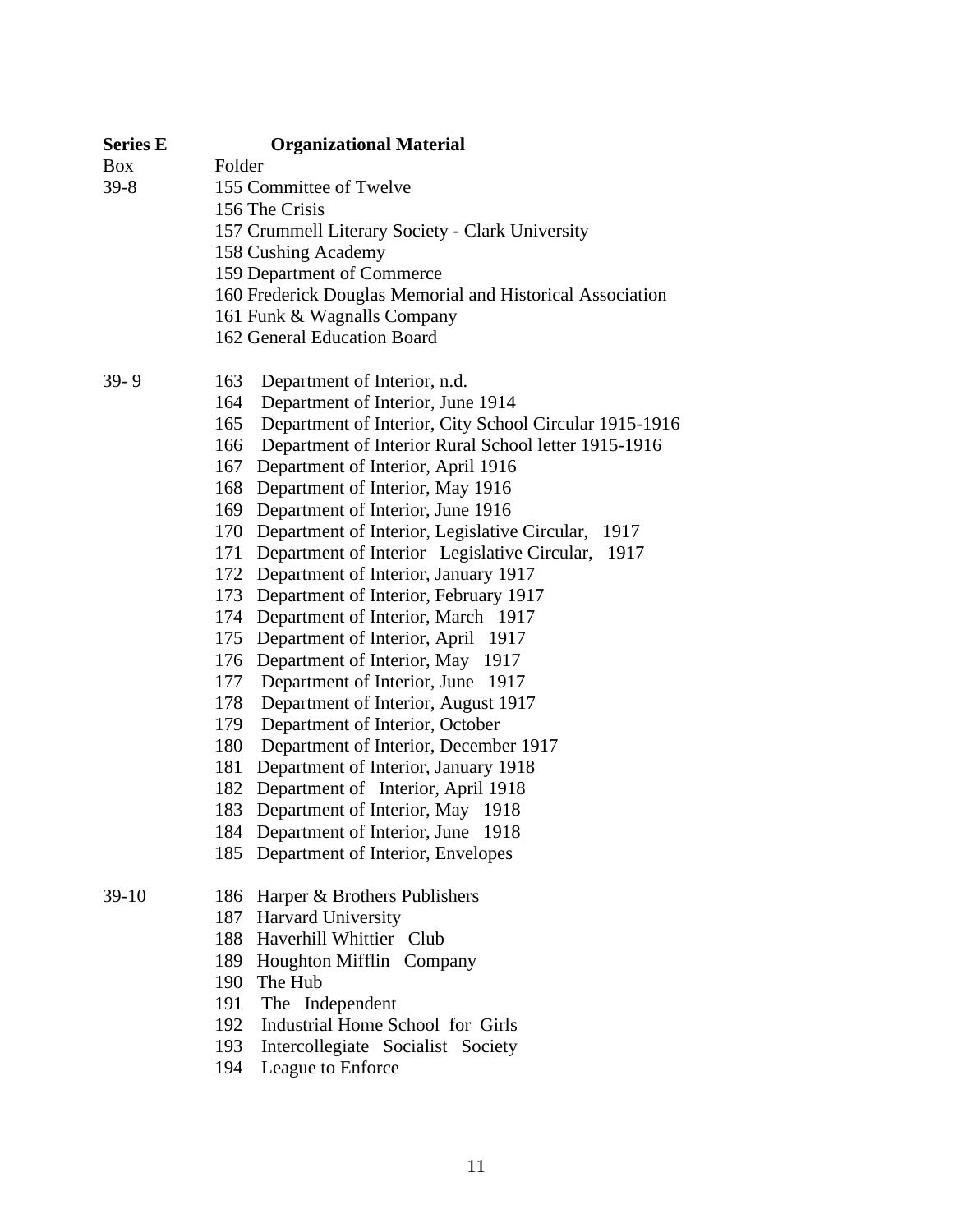### **Series E Organizational Material**

Box Folder

- 39-10 195 League of Women for Community
	- 196 The Liberator
	- 197 Little, Brown & Co.
	- 198 Luce's Press Clipping Bureau
	- 199 Luther Bubank Society
	- 200 Marquis, A.N. & Co. Publishers
	- 201 Men of Mark in Massachusetts
	- 202 Modern Quarterly
	- 203 The Nation
	- 204 National (or International Co-operative Society)
	- 205 National Cyclopedia of American
	- 206 National Memorial Association
	- 207 National Urban League
	- 208 Navy Department
	- 209 Navy League of the U.S.
	- 210 Newspaper Enterprise Association
	- 211 Northeastern Federation of Women's Clubs
	- 212 Odd Fellows
	- 213 Opportunity
	- 214 Piney Woods Country Life School
	- 215 Progressive Party
	- 216 Public Interest Association, NE
	- 217 Railway Postal Clerks
	- 218 Rockefeller Foundation
	- 219 Seamen's Christian Association
	- 220 Social Service House Summer Summer Outings Committee
	- 221 Southern Workman, Hampton Institute, VA.
	- 222 Voice of the Negro
	- 223 War Department
	- 224 Westborough State Hospital
	- 225 Yale Review

### **Series F** Financial Records

- 39- 11 226 Insurance, Life and Property
	- 227 Contributions 1906-1927
	- 228 Poll tax receipts. 1900-1903
	- 229 Personal income tax, 1922-1928
	- 230 Property taxes and assessments, 1904-1931
	- 231 Promissory notes, 1882-1929
	- 232 Real estate titles, 1900
	- 233 Expense account books, 1894-1901, 1902-1905, 1910-1919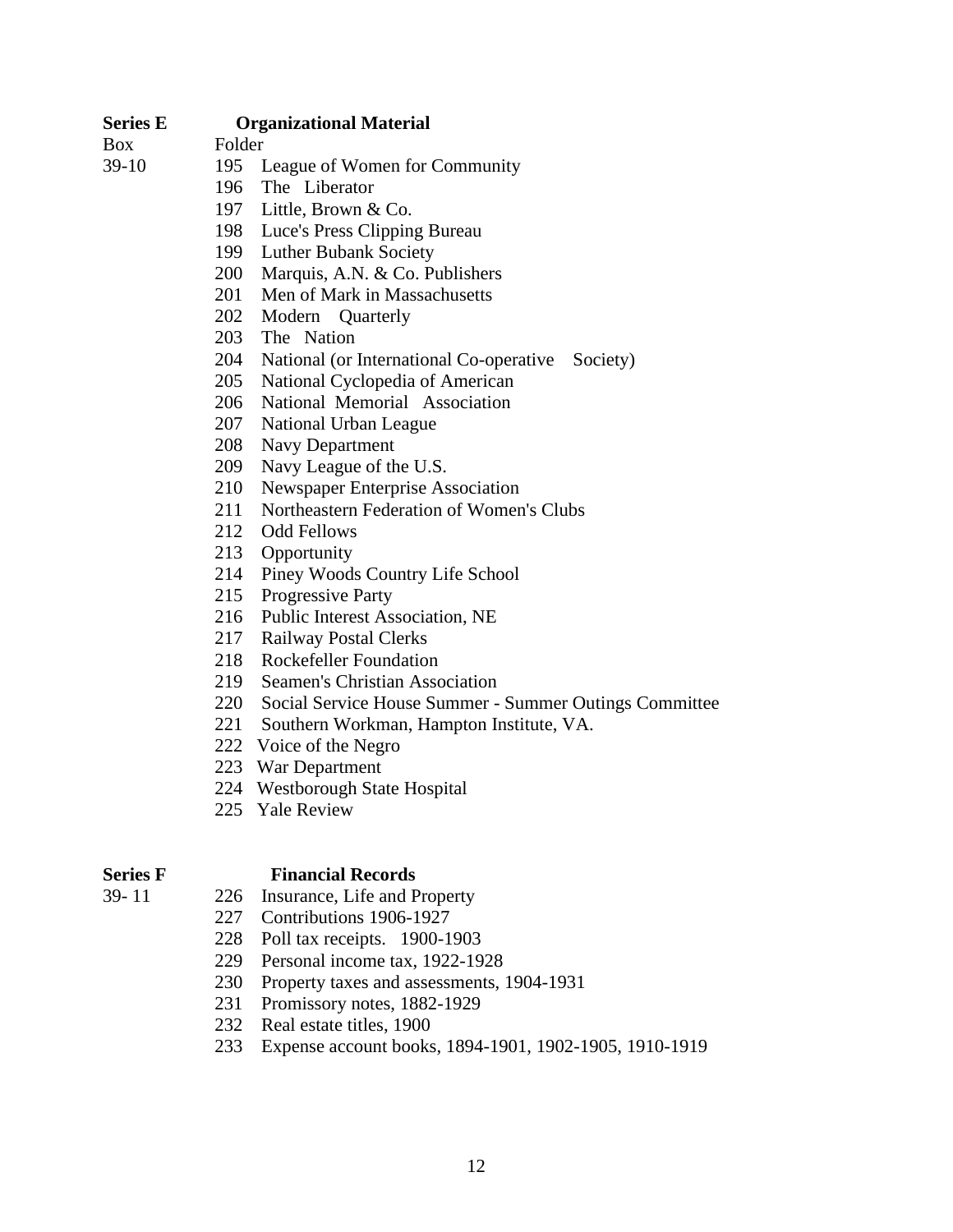| <b>Series F</b> | <b>Financial Records</b>                                                                                                               |
|-----------------|----------------------------------------------------------------------------------------------------------------------------------------|
| <b>Box</b>      | Folder                                                                                                                                 |
| $39-11$         | 234<br>Receipts and bills, 1890-1927                                                                                                   |
|                 | 235<br>Royalty statements, 1904-1935                                                                                                   |
|                 | 236<br>Stock and investments, 1898-1928                                                                                                |
| 39-12           | 237<br>McKinlay, Whitefield, agent correspondence, A-Z                                                                                 |
|                 | 238<br>McKinlay, Whitefield correspondence, 1907-1909                                                                                  |
|                 | 239<br>McKinlay, Whitefield, 1910-1918                                                                                                 |
|                 | 240<br>McKinlay, Whitefield statements and receipts, I                                                                                 |
|                 | 241<br>McKinlay, Whitefield statements and receipts, II                                                                                |
|                 | 242<br>McKinlay, Whitefield, statements and receipts, III                                                                              |
|                 | 243<br>McKinlay, Whitefield, statements and receipts, IV                                                                               |
|                 | 244<br>McKinlay, Whitefield, statements and receipts, V                                                                                |
|                 | McKinlay, Whitefield, water rent statements<br>245                                                                                     |
|                 | 246<br>Swartzell, Rheem & Hensey Co. agent letters, 1904-1931<br>247<br>Memoranda of investments, July 7, 1926, June 17, 1927(2 books) |
|                 | 248<br>Memoranda of investments, September 23, 1920, September 19,                                                                     |
|                 | 1922, September 10, 1929 (2 books)                                                                                                     |
| 39-13           | 249<br>Monthly statement                                                                                                               |
|                 | 250<br>Monthly statement                                                                                                               |
|                 | 251<br>Bank statements - Riggs National Bank                                                                                           |
|                 | 252 Bank statements, Riggs National Bank                                                                                               |
|                 | Bank statements - Riggs National Bank<br>253                                                                                           |
| 39-14           | 254 Check registers (7)                                                                                                                |
|                 | 255 Check registers (8)                                                                                                                |
|                 | 256 Receipt books (3)                                                                                                                  |
| Series G        | <b>Legal Files</b>                                                                                                                     |
| 39-15           | 257 Will of Helen Douglass Douglass Estate                                                                                             |
|                 | 258 Receipts - Archibald Grimke, Douglass Estate`                                                                                      |
|                 | 259 Receipts - Frederick Douglass, Douglass Estate                                                                                     |
|                 | 260 Receipts - Helen Douglass, Douglass Estate                                                                                         |
|                 | 261 Calloway, Thos. J. - indenture with Frederick Douglass Memorial<br>and History Association - Douglass Estate                       |
|                 | 262 Account books - Douglass Estate                                                                                                    |
|                 | 263 Canceled checks Douglass Estate                                                                                                    |
|                 | 264 Lists and notes Douglass Estate A-Z - Douglass Estate                                                                              |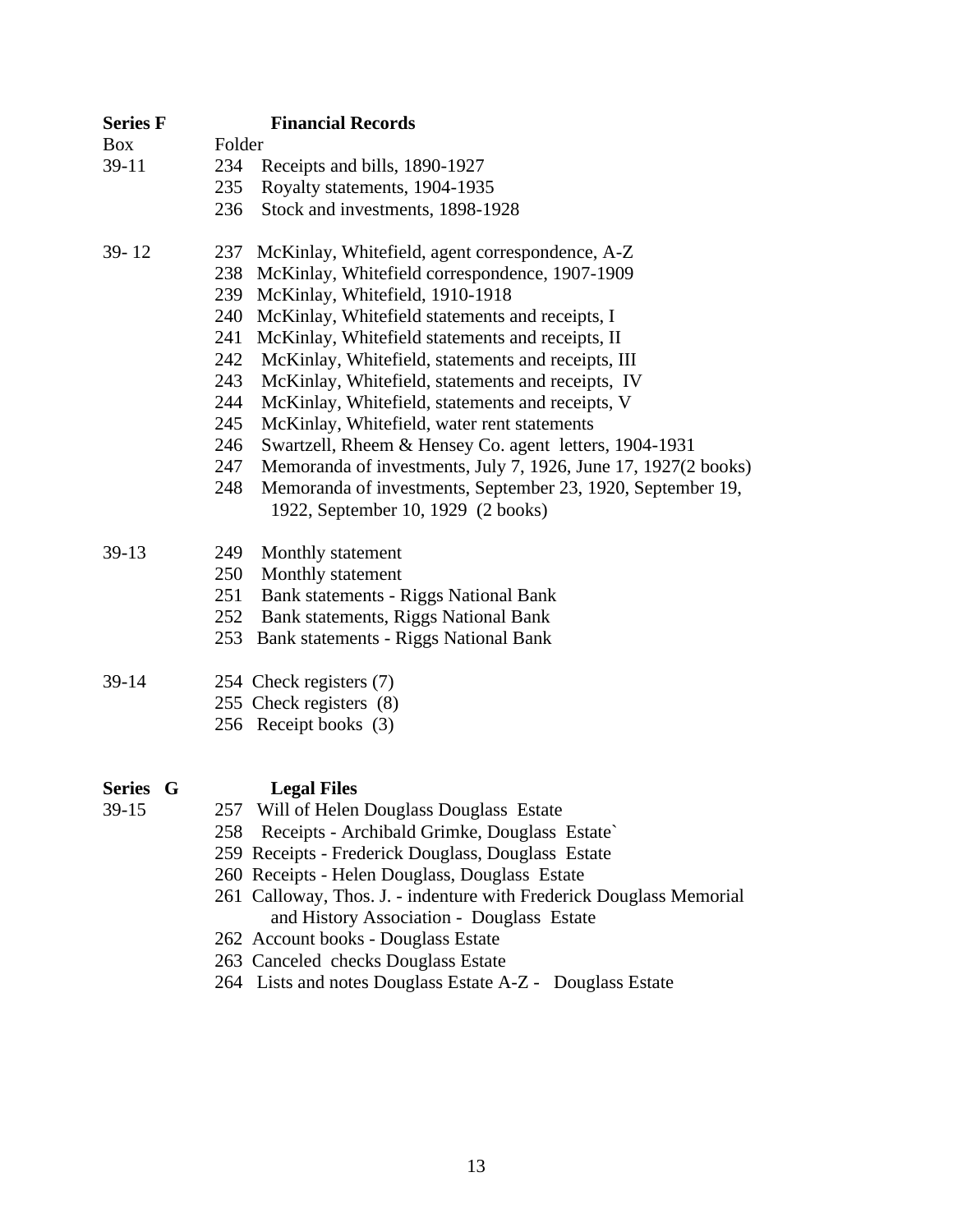### **Series G Legal Files**

Box Folder

- 39- 15 266 Anderson, M. Louise Douglass Estate
	- 267 Bache, J.S. and Co, Douglass Estate
	- 268 Greene Consolidated Cooper Co, Douglass Estate
	- 269 Hart, Wt. H.H. Douglass Estate
	- 270 Kern Queen Oil Co. Douglass Estate
	- 271 Leighton, B.J. Douglass Estate
	- 272 Lenton, Irvin B. Douglass Estate
	- 273 Munroe and Munroe Douglass Estate
	- 274 Office of Register of Wills, Washington, D.C, Douglass Estate
	- 275 Peoples Fire Insurance Co. Douglass Estate
	- 276 Pitts, Gideon W. Douglass Estate
	- 277 Smith, Reuben S. Douglass Estate
	- 278 Jenks, Joseph H. Jenks Estate
	- 279 Grimke, Sarah Stanley Legal Papers
	- 280 Anderson, Matthew Estate
	- 281 Will of Emmeline Cushing Cushing Estate
	- 282 Correspondence -- Cushing Estate
	- 283 Bowditch, William correspondence- Cushing Estate
	- 284 Conveyoneers Title Insurance Co. -correspondence Cushing Estate
	- 285 Clippings Cushing Estate
	- 286 Court decisions Cushing Estate
	- 287 Donations to students Cashing Estate
	- 288 Executor's accounts Cushing Estate
	- 289 Address lists Cushing Estate

### 39-16 290 American Missionary Association correspondence Cushing Estate

- 291 Atlanta University correspondence -Cushing Estate
- 292 Bureau Manual Training and Industrial School correspondence Cushing Estate
- 293 Calhoun Colored School correspondence, receipts Cushing Estate
- 294 Charleston Industrial Institute correspondence, programs, circulars Cushing Estate
- 295 Christian Herald correspondence; receipts Cushing Estate
- 296 Colored Orphans' Industrial Home correspondence
- 297 Colored School Settlement receipts Cushing Estate
- 298 Cushing Academy Commencement programs, constitution
- 299 Fisk University correspondence receipts- Cushing Estate
- 300 Fort Valley High and Industrial Institute correspondence, receipts Cushing Estate
- 301 Girard College pamphlet
- 302 Haines Normal & Industrial Institute correspondence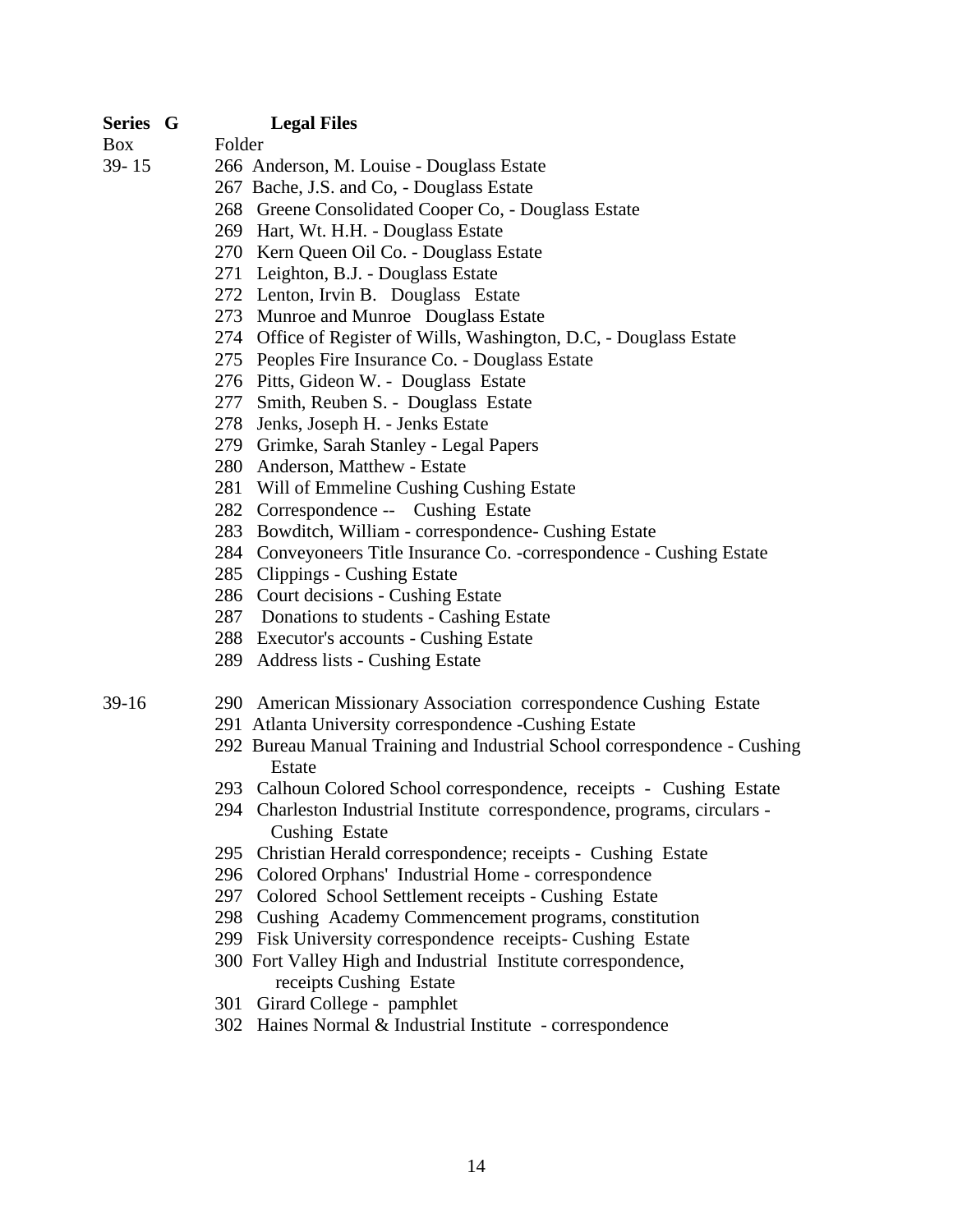| <b>Series G</b> |        | <b>Legal Files</b>                                                                                     |
|-----------------|--------|--------------------------------------------------------------------------------------------------------|
| <b>Box</b>      | Folder |                                                                                                        |
| 39-16           |        | 303 Hampton Institute - correspondence receipts - Cushing Estate                                       |
|                 |        | 304 Holyoke - Huguenot Union-correspondence                                                            |
|                 |        | 305 Howard University, correspondence, receipts - Cushing Estate                                       |
|                 |        | 306 Mayberry, Hallowell, and Hammond - correspondence - Cushing Estate                                 |
|                 |        | 307 Mayesville Educational & Industrial School, correspondence receipts -<br><b>Cushing Estate</b>     |
|                 |        | 308 Montgomery Industrial School -correspondence, receipts - Cushing Estate                            |
|                 |        | 309 Leonard Street Orphans Home -correspondence, receipts - Cushing Estate                             |
|                 |        | 310 Lincoln University - correspondence, receipts - Cushing Estate                                     |
|                 |        | 311 Manassas Industrial School - correspondence, receipts - Cushing Estate                             |
| 39-17           |        | 312 National Training School for Women and Girls - correspondence, receipts -<br><b>Cushing Estate</b> |
|                 |        | 313 Okolona Industrial School - correspondence, receipts - Cushing Estate                              |
|                 |        | 314 Orphan Aid Society - correspondence, receipts - Cushing Estate                                     |
|                 |        | 315 Penn Normal Industrial & Agricultural School - correspondence, receipts -<br><b>Cushing Estate</b> |
|                 |        | 316 Phyllis Wheatley - YWCA - correspondence                                                           |
|                 |        | 317 Piney Woods School - correspondence, receipts Cushing Estate                                       |
|                 |        | 318 Resthaven - correspondence - Cushing Estate                                                        |
|                 |        | 319 Ridgeland Normal & Industrial Institute - receipt                                                  |
|                 |        | 320 Robert Gould Shaw House Inc. correspondence, receipts - Cushing Estate                             |
|                 |        | 321 Robert Hungerford Normal High & Industrial School - correspondence,<br>receipts - Cushing Estate   |
|                 |        | 322 St. Augustine Industrial Institute correspondence, receipts Cushing Estate                         |
|                 | 323    | Schofield Normal & Industrial School - correspondence, receipts -<br><b>Cushing Estate</b>             |
|                 | 324    | Snow Hill Normal & Industrial School correspondence, receipts Cushing<br>Estate                        |
|                 | 325    | Sparta Agricultural & Industrial Institute - correspondence, receipts<br><b>Cushing Estate</b>         |
|                 | 326    | Starr Centre Neighborhood House - pamphlets                                                            |
|                 | 327    | Storer College - correspondence, receipts - Cushing Estate                                             |
|                 | 328    | Street Manual Training School Inc. - correspondence                                                    |
|                 | 329    | Talladega College - correspondence, receipts - Cushing Estate                                          |
|                 | 330    | Tuskegee Normal & Industrial Institute - Correspondence, receipts -<br><b>Cushing Estate</b>           |
|                 | 331    | Utica Normal & Industrial Institute correspondence, receipts Cushing Estate                            |
|                 | 332    | Voorhees Normal & Industrial School - correspondence, receipts - Cushing<br>Estate                     |
|                 |        |                                                                                                        |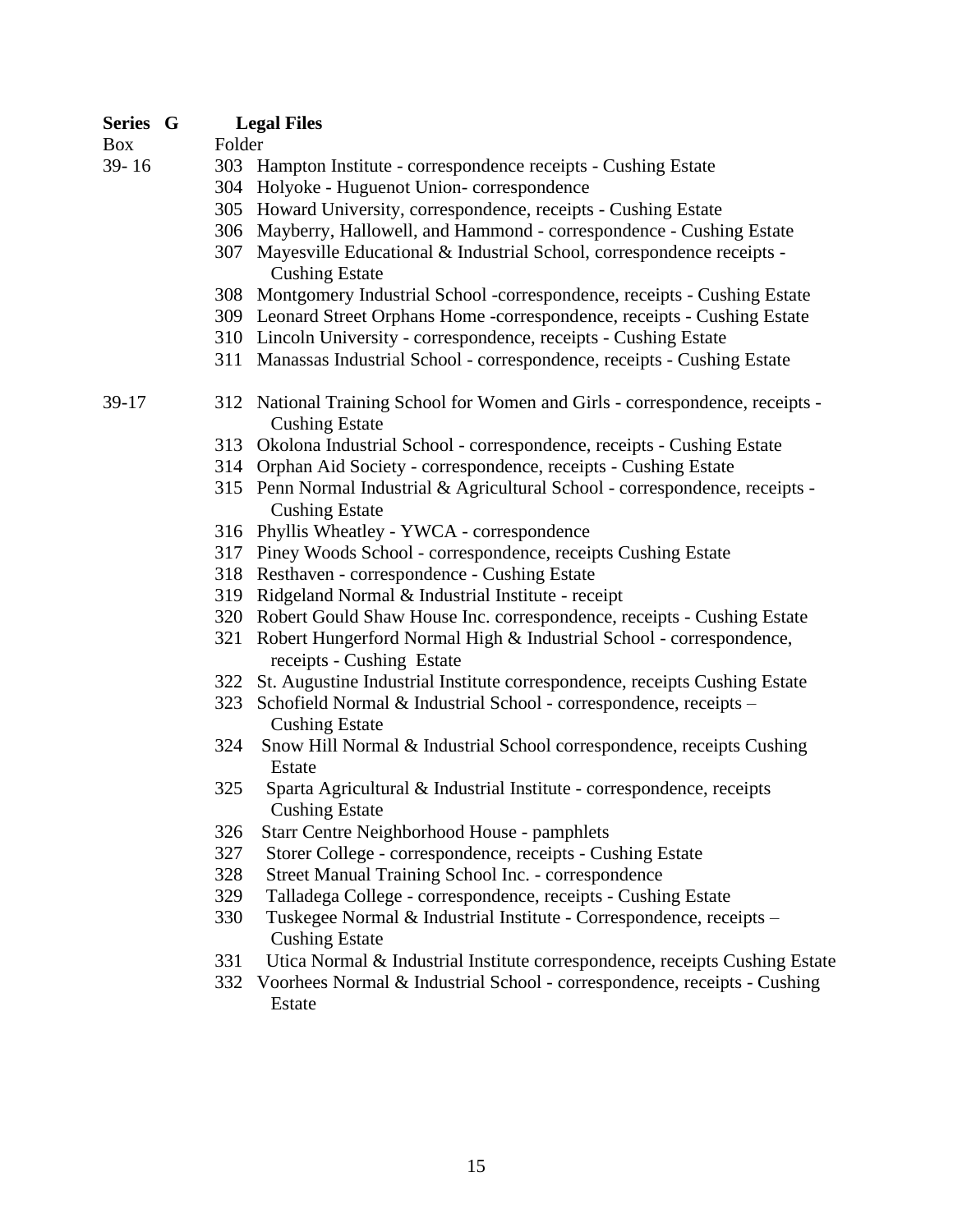| <b>Series H</b> |        | <b>Individuals</b>                                |
|-----------------|--------|---------------------------------------------------|
| <b>Box</b>      | Folder |                                                   |
| $39-18$         | 333    | Bowditch, Harry Ingersall                         |
|                 | 334    | Calhoun, John Caldwell                            |
|                 | 335    | Calhoun, John Caldwell                            |
|                 | 336    | Cooke, Charles Chauveau                           |
|                 | 337    | Cromwell, Alexander                               |
|                 | 338    | Douglass, Frederick                               |
|                 | 339    | Douglass Frederick - The Anti-Slavery Agitator    |
|                 | 340    | Douglass, Frederick                               |
|                 | 341    | Douglass, Frederick                               |
|                 | 342    | Dunbar, Paul L.                                   |
|                 | 343    | Dunbar, Paul L.                                   |
|                 | 344    | <b>Senator Faraker</b>                            |
|                 | 345    | Garrison, William Lloyd                           |
|                 | 346    | Garrison, William Lloyd                           |
|                 | 347    | Harlan, John Marshall                             |
|                 | 348    | Howe. Julia Ward                                  |
|                 | 349    | Lee, Joseph                                       |
|                 | 350    | Lincoln, Abraham                                  |
| $39-19$         | 351    | Miner, Myrtilla                                   |
|                 | 352    | Phillips, Wendell                                 |
|                 | 353    | Phillips, Wendell                                 |
|                 | 354    | Phillips, Wendell                                 |
|                 | 355    | Sumner, Charles                                   |
|                 | 356    | Sumner, Charles                                   |
|                 | 357    | Thomas, Rev. William H.                           |
|                 | 358    | Walker, Edwin Garrison                            |
|                 | 359    | Washington, Booker T.                             |
|                 | 360    | Whittier, John Greenleaf (Whittier the Reformer)  |
| <b>Series I</b> |        | <b>Subjects</b>                                   |
|                 | 361    | Address to the Country                            |
|                 | 362    | "Another Aspect of the Negro Question"            |
|                 | 363    | "Alien or American?"                              |
|                 | 364    | "Alien or American or Negro Ideals and Ambitions" |
|                 | 365    | Around the Island to Santo Domingo                |
|                 | 366    | "The Ballotless Victim of One Party Governments"  |
|                 | 367    | The Broadcloth Mob                                |
|                 | 368    | Cedar Hill                                        |
|                 | 369    | The Dominican Republic and her Revolution         |

370 Equality the Nation's Best Medicine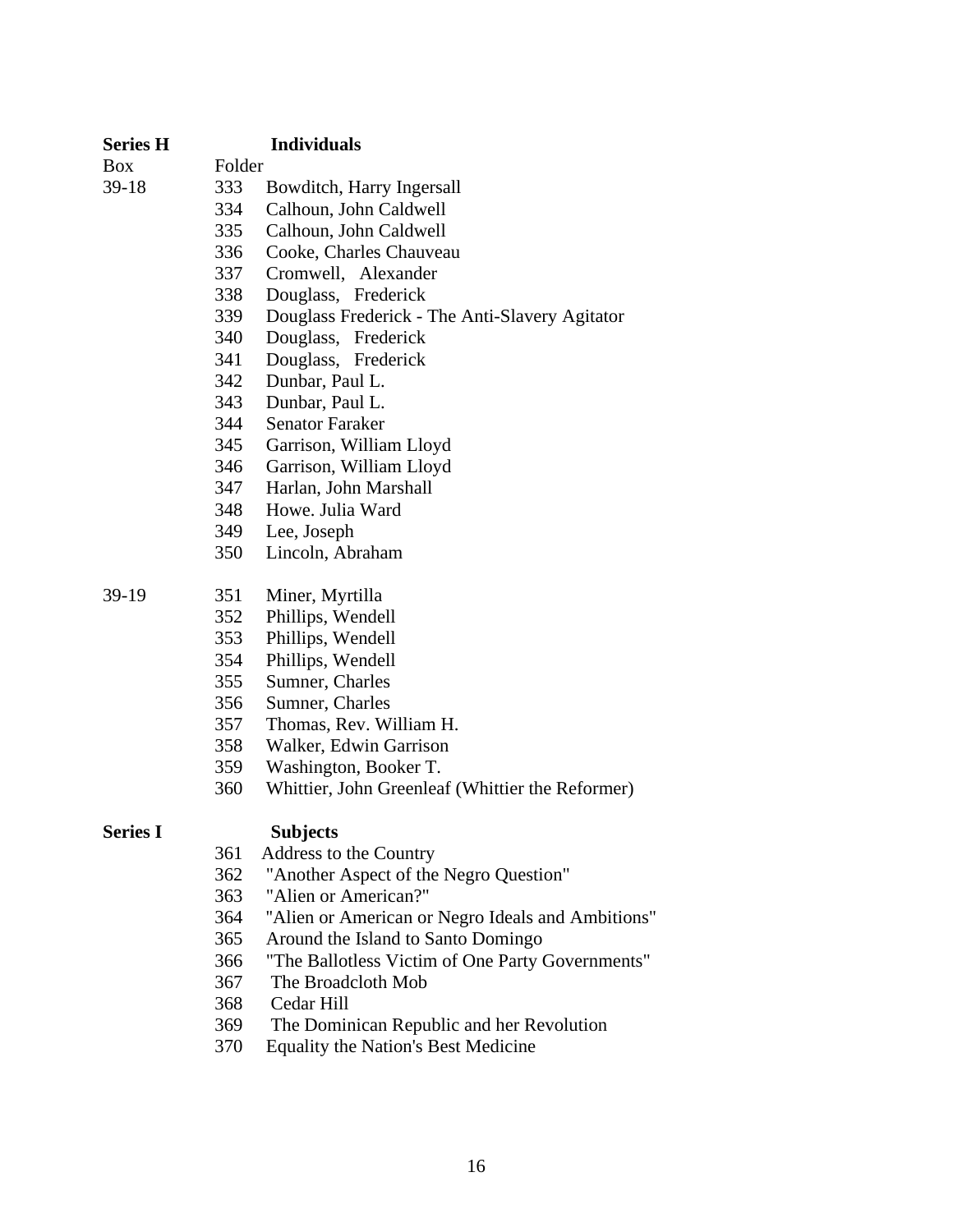| <b>Series I</b> |        | <b>Subjects</b>                                                          |
|-----------------|--------|--------------------------------------------------------------------------|
| Box             | Folder |                                                                          |
| 39-19           | 371    | An Education and Property Basis                                          |
|                 | 372    | For the Kingdom of Heaven                                                |
|                 | 373    | Honor or Dishonor                                                        |
|                 | 374    | The Heart of the Race Problem                                            |
|                 | 375    | "Injustice to the Negro and Senator Clapp                                |
| 39-20           | 376    | Industrial Competition and the Right to Vote                             |
|                 | 377    | Jim Crow Legislation                                                     |
|                 | 378    | John Brown and the New Slavery                                           |
|                 | 379    | Is a Nation justifiable in rising up against its rulers?                 |
|                 | 380    | An Irrepressible Conflict or How Slavery was Abolished?                  |
|                 | 381    | Lessons of the Hour                                                      |
|                 | 382    | Letter to the New York Age                                               |
|                 | 383    | Life in Haiti                                                            |
|                 |        | 384 Lynch Law Lecture (revised copy)                                     |
|                 |        | 385 The Martyrs of 1822                                                  |
|                 | 386    | Mastabas                                                                 |
|                 | 387    | Meaning and Need of the Movement to Reduce Southern Representation       |
|                 |        | 388 Modern Industrialism and the Negroes of the United States            |
|                 |        | 389 Moral Education - Address before the Moral Education Association     |
|                 |        | 390 Music, the Wonder-worker                                             |
|                 |        | 390 a Moral Education, Its Supreme Value                                 |
|                 | 391    | A Moral Aspect of the Negro Question                                     |
|                 |        | 392 The Mission of the Trained Nurse                                     |
|                 |        | 393 Memorial Day and the Negro1901                                       |
|                 |        | 394 The Meaning of the Crumpacker Resolution                             |
| $39 - 21$       |        | 395 Nat Turner's Movement                                                |
|                 |        | 396 The Negro and the Filipino                                           |
|                 | 397    | The Negro's Case Against the Republic                                    |
|                 |        | 398 Negro Citizenship                                                    |
|                 |        | 399 Negro Ideals and Ambitions                                           |
|                 |        | 400 The Opening Up of Africa                                             |
|                 | 401    | The Philosophic Basis of Popular Suffrage                                |
|                 |        | 402 A Point in Hospital Management                                       |
|                 | 403    | The Present Aspect of the So-called Negro Problem                        |
|                 |        | 404 residential Candidacy of Senator Foraker                             |
|                 |        | 405 President's Annual Address                                           |
|                 |        | 406 The President's Message                                              |
|                 |        | 407 Reaction and Danger                                                  |
|                 |        | 408 Resolution to Hon. Wm. McKinley from colored people of Massachusetts |
|                 |        | 409 President Roosevelt and the Negro                                    |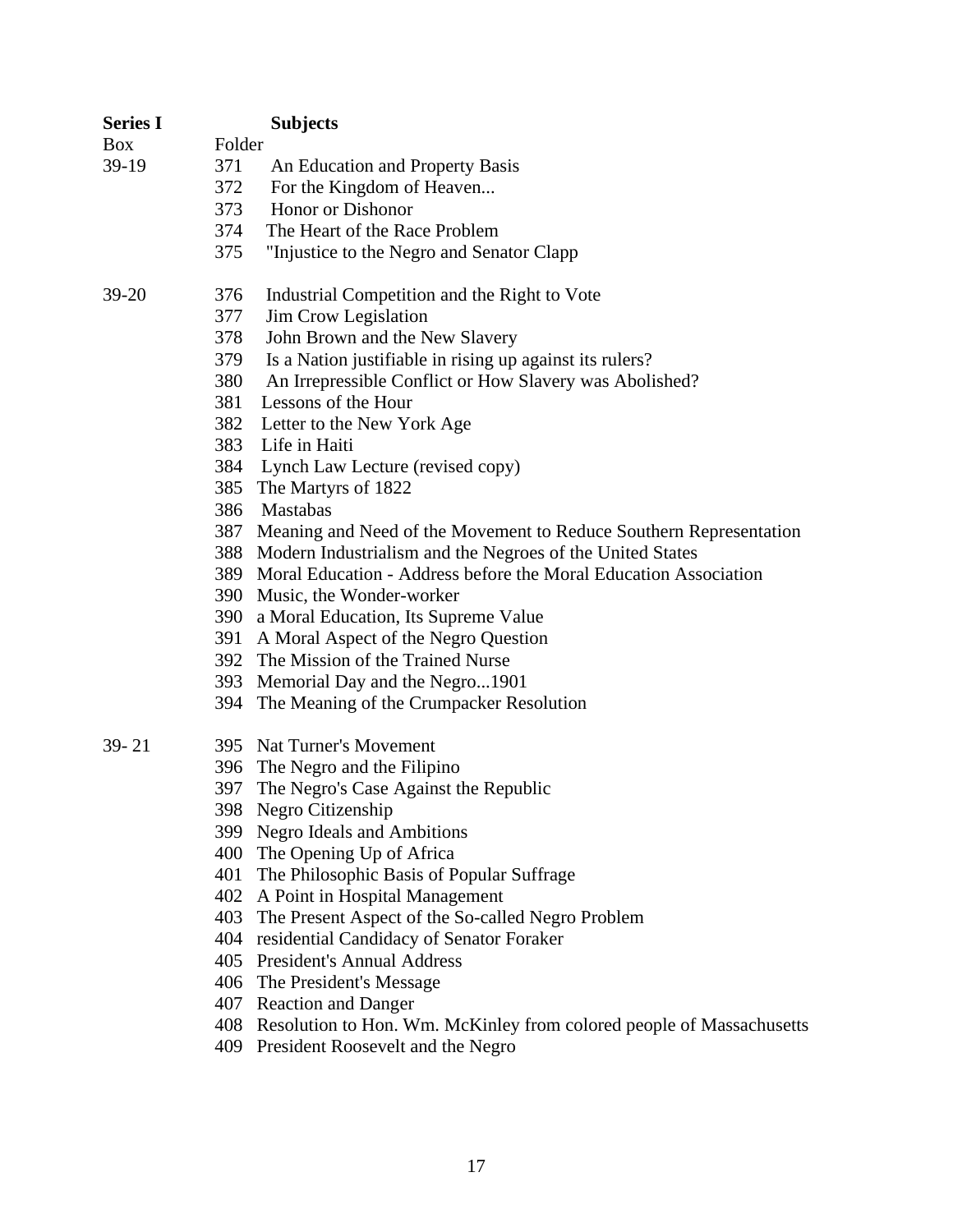| <b>Series I</b> | <b>Subjects</b>                                                      |
|-----------------|----------------------------------------------------------------------|
| Box             | Folder                                                               |
| 39-21           | 410 The Fight on the Scaffold, or the Martyrs of 1822 See folder 553 |
|                 | 411<br>Savonarola                                                    |
|                 | 412 Scientific Basis of Popular, Suffrage                            |
|                 | 413 The Schools and the Battle for Bread                             |
|                 | 414 The Sex Question and Race Segregation                            |
|                 | 415 Senator Foraker's Letter                                         |
|                 | 416 To the Senate of the United States of America                    |
|                 | 417 The Secret of Success                                            |
|                 | 418 Strength of the Small                                            |
|                 | 419 Some Phases of Life in St. Domingo                               |
|                 | 420 Some Aspects of the Southern Immigration Question                |
|                 | The Situation<br>421                                                 |
|                 | 422 Three Classes of Americans                                       |
|                 | 423 The Ultimate Criminal                                            |
|                 | 424 Table of Dynasties                                               |
|                 | 425 "What Does it Mean?"                                             |
|                 | 426<br>"What Fools these Mortals Be"                                 |
|                 | 427<br>Why Colored Men Should Vote for Roosevelt and Fairbanks       |
|                 | 428<br>Why Disfranchisement is Bad                                   |
|                 | 429<br>Why Disfranchisement is Destructive of Democracy              |
|                 | 430<br>Why Independents Should Support Roosevelt for President       |
|                 | 431<br>Will the Negro Ever Attain to Perfect Equality                |
|                 | 432 (? Incomplete)                                                   |
|                 | 433 Mr. Grimke's Oration                                             |
|                 | 434 Manuscripts (Drafts of poems)                                    |
|                 | 435 Handwritten Notes                                                |
| <b>Series J</b> | <b>Manuscript Notebooks - Microfilm Available</b>                    |
|                 | *Manuscripts not available elsewhere in collection                   |
| $39 - 22$       | 436 Notebook I                                                       |
|                 | *"Consular Service"                                                  |
|                 | *"Latimer Case"                                                      |
|                 | Notebook 2<br>437                                                    |
|                 | *"The Basis of Struggle"                                             |
|                 | *"An Education and Property Basis"                                   |
|                 | *"Ex-Governor D.H. Chamberlain and the Negro                         |
|                 | *"Letter to Col.(incomplete)                                         |
|                 | *"The Turn of a long lane"                                           |
|                 | "The Savonarola"                                                     |
|                 | "Charles Chauveau Cook"                                              |
|                 | "Music - The Wonder - Worker"                                        |
|                 | "John Marshall Harlan"                                               |
|                 |                                                                      |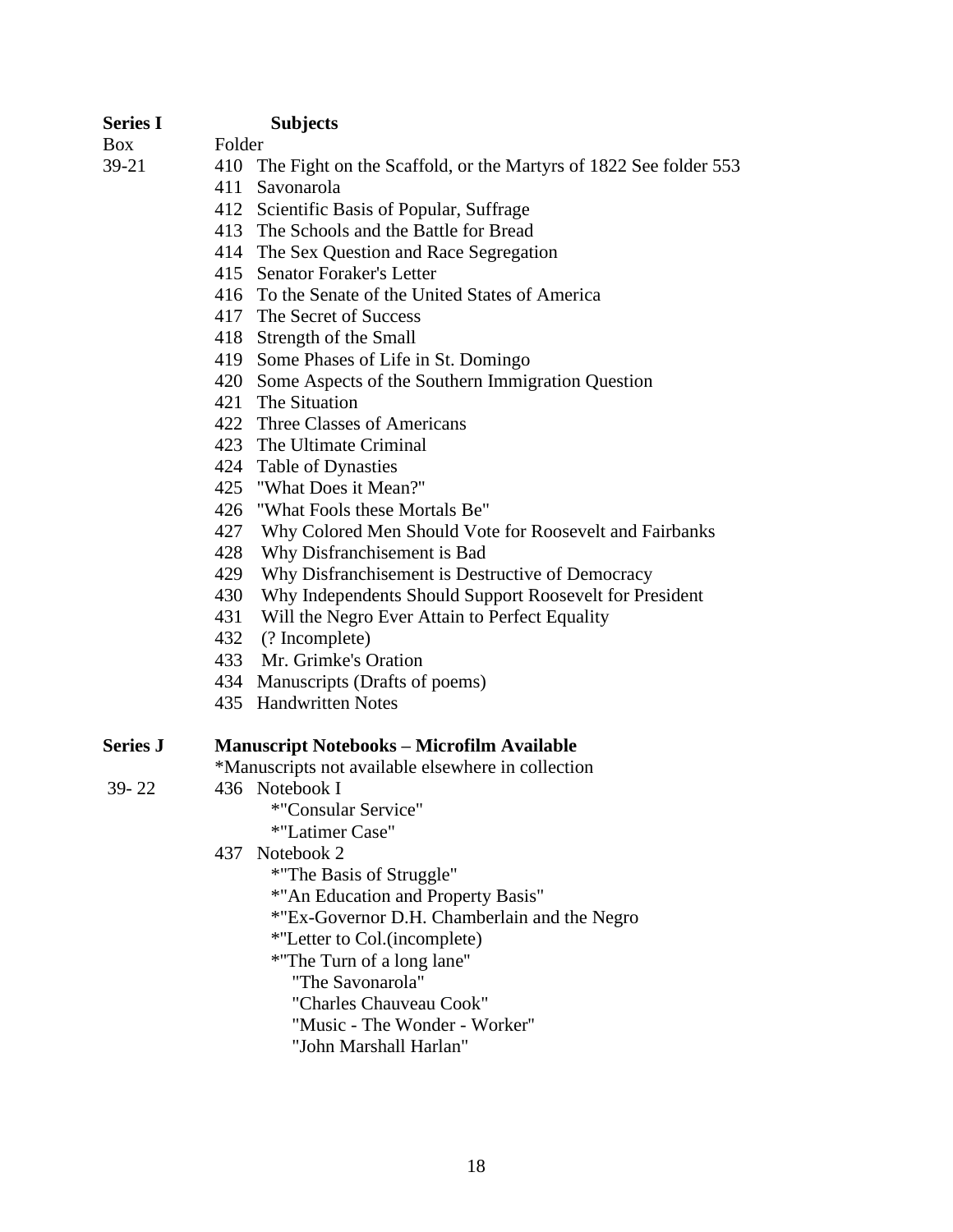| <b>Series J</b> | <b>Manuscript Notebooks - Microfilm Available</b>           |  |  |  |
|-----------------|-------------------------------------------------------------|--|--|--|
|                 | *Manuscripts not available elsewhere in collection          |  |  |  |
| Box             | Folder                                                      |  |  |  |
| 39-22           | 438 Notebook 3                                              |  |  |  |
|                 | "Wendell Phillips and Three Classes of Americans"           |  |  |  |
|                 | "Booker T. Washington"                                      |  |  |  |
|                 | "Frederick Douglass - The Agitator"                         |  |  |  |
|                 | *"Knowledge vs. Ignorance"                                  |  |  |  |
|                 | *"A Century and a Half of Shane"                            |  |  |  |
|                 | "Sen. Clapp"                                                |  |  |  |
|                 | "Alexander Crummell"                                        |  |  |  |
|                 | 439 Notebook 4                                              |  |  |  |
|                 | *"Negro Crime and its Causation"                            |  |  |  |
|                 | "The Ultimate Criminal"                                     |  |  |  |
|                 | "John Brown"                                                |  |  |  |
|                 | *"Wendell Phillips and Three Classes of Americans           |  |  |  |
|                 | *"Brotherhood"                                              |  |  |  |
|                 | "Reactions and Danger"                                      |  |  |  |
|                 | "Frederick Douglass"                                        |  |  |  |
|                 | 440 Notebook 5                                              |  |  |  |
|                 | *"At the Turning of a Long Lane                             |  |  |  |
|                 | "The Ballotless Victims of One Party Govt."                 |  |  |  |
|                 | "What Fools These Mortals Be"                               |  |  |  |
|                 | "What Does It Mean?"                                        |  |  |  |
|                 | *"Letter to Sen. Clapp"                                     |  |  |  |
|                 | "Wm. L. Garrison"                                           |  |  |  |
|                 | "Reaction and a Danger"                                     |  |  |  |
|                 | 441<br>Notebook 6                                           |  |  |  |
|                 | *"The Frederick Douglass Memorial and Historic Association" |  |  |  |
|                 | "Paul Laurence Dunbar" & Return to Charleston"              |  |  |  |
|                 | *"Lucy"                                                     |  |  |  |
|                 | *"Letter to Prof. B.G. Hu, Howard University                |  |  |  |
|                 | *"The Story of the Other Man"                               |  |  |  |
|                 | * "The Ideals and Ambitions of the American Negro"          |  |  |  |
|                 | "Joseph Lee"                                                |  |  |  |
|                 | *"Letter to Mr. Hammond"                                    |  |  |  |
|                 | "Cedar Hill"                                                |  |  |  |
|                 | "Senator Foraker                                            |  |  |  |
|                 | *"Race Prejudice"                                           |  |  |  |
|                 | "John Greenleaf Whittier"                                   |  |  |  |
|                 | "Wm. L. Garrison                                            |  |  |  |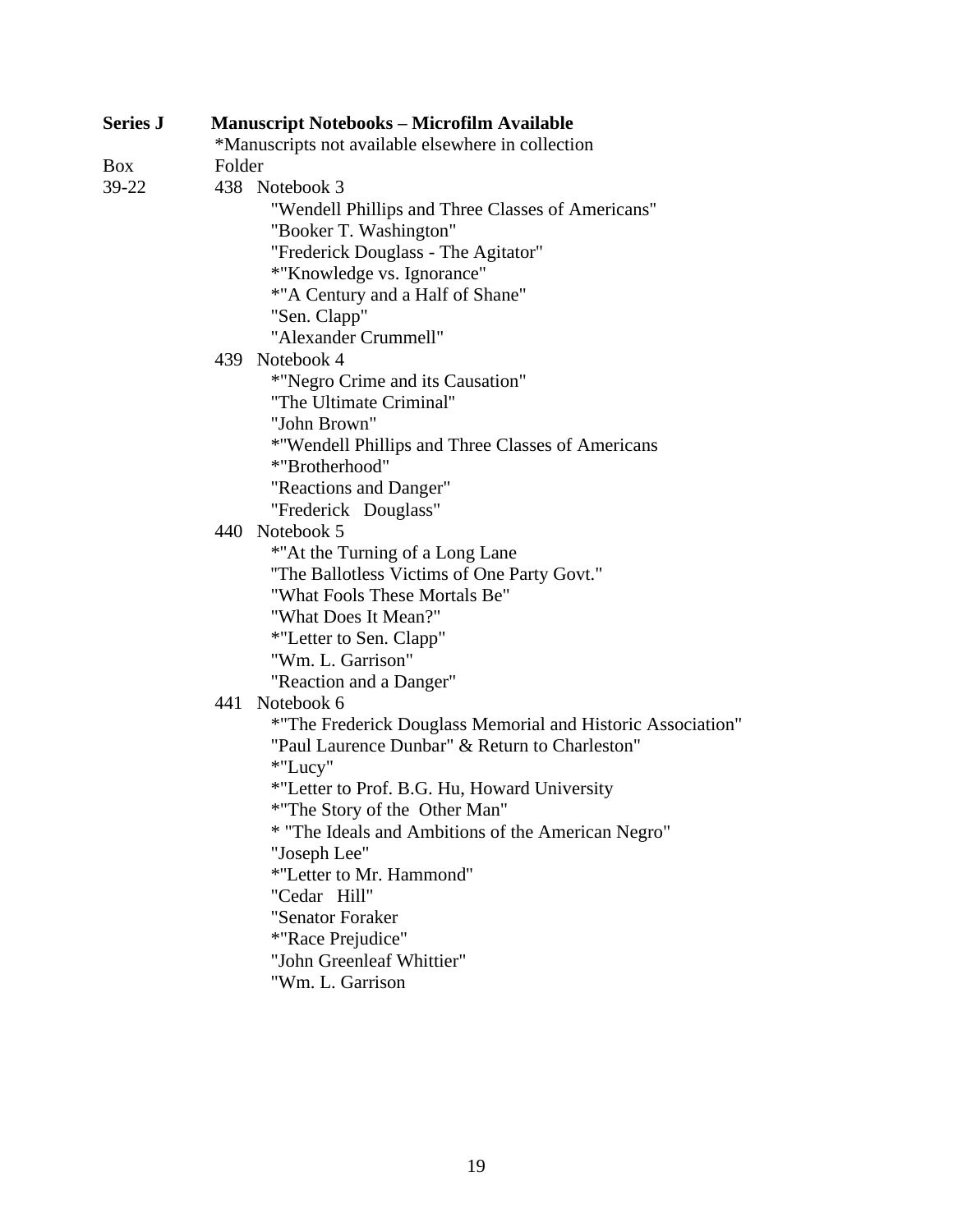| <b>Series K</b> |        | <b>Writing, by Others</b>                                                                                                       |  |
|-----------------|--------|---------------------------------------------------------------------------------------------------------------------------------|--|
| Box             | Folder |                                                                                                                                 |  |
| 39-23           |        | 442 Anderson, Matthew - The Golden Rule, 1917                                                                                   |  |
|                 |        | 443 Belnap, Bernard - Report of train accident, August 16, 1911                                                                 |  |
|                 |        | 444 Boston Daily Advertiser - Deliberate Persecution, October 1913                                                              |  |
|                 |        | 445 Bureau of Publicity, Liberty Loan, 1917 Address to the Colored Citizens of<br>America                                       |  |
|                 |        | 446 Committee of Twelve for the Advancement of the Negro Race. "Some<br>Examples of Self Help and Success among Colored People" |  |
|                 |        | 447 Curtis, George William, Wendell Phillips - 1884                                                                             |  |
|                 |        | 448 Dublin, Louis I. The Reduction in Morality among Colored Policyholders,<br>October 1920                                     |  |
|                 |        | 449 Everett, Edward - Suffering People of Savannah, 1865`                                                                       |  |
|                 |        | 450 Georgia State Legislature - Re.: Hardwick Bill, 1899                                                                        |  |
|                 |        | 451 Gordon, James - Farewell speech on his retirement from the Senate, 1910                                                     |  |
|                 |        | 452 Heizer, C.W. - Birthday Sermon, April 21, 1913                                                                              |  |
|                 |        | 453 Hughes, (Governor) Extract of a speech, n.d.                                                                                |  |
|                 |        | 454 Hayes, G. Emerson - I owe allegiance                                                                                        |  |
|                 |        | 455 Johnson, James Weldon - The Race Problem and Peace, 1924                                                                    |  |
|                 |        | 456 Lineberger, Walter F. - Extracts from statement, December 6, 1925                                                           |  |
|                 |        | 457 Maxfield, M.C. - Special letter relative to memorial days of fasting and<br>prayer 1915                                     |  |
|                 |        | 458 Mead, Edwin D. - Thomas Wentworth Higginson, February 1900                                                                  |  |
|                 |        | 459 Miller, Kelly - Oath of Afro-American Youth, n. d                                                                           |  |
|                 |        | 460 Miller, Thomas E. - Speeches of Negroes in the Constitution Convention,<br>South Carolina, 1905                             |  |
|                 |        | 461 Petersen, Henrik G. Hyno-suggestion as a therapeutic agent, n.d.                                                            |  |
|                 |        | 462 Sirovich, William I. - old age pensions                                                                                     |  |
|                 | 463    | Turner, Henry M - The World's Expositions, December 1, 1884- May 31,<br>1885                                                    |  |
|                 |        | 464 White, (Rev.) - address, January 16, 1914(?)                                                                                |  |
|                 |        | 465 Wilder, Burt G, - Exhibition of, and preliminary note upon a brain<br>February, 1911                                        |  |
|                 |        | 466 Poems, by others                                                                                                            |  |
| <b>Series L</b> |        | <b>Santo Domingo Papers</b>                                                                                                     |  |
| 39-24           | 467    | Passport and accompanying letter June 1898                                                                                      |  |
|                 | 468    | Receipt for articles belonging to Abraham M. Geist signed by C.L. Maxwell,<br>June 30, 1898                                     |  |
|                 | 469    | Receipt to Grimke signed by C.L. Maxwell, June 30, 1898                                                                         |  |
|                 | 470    | Expense accounts, 1896-1898                                                                                                     |  |
|                 | 471    | Appointment to Santo Domingo, July 30, 1894                                                                                     |  |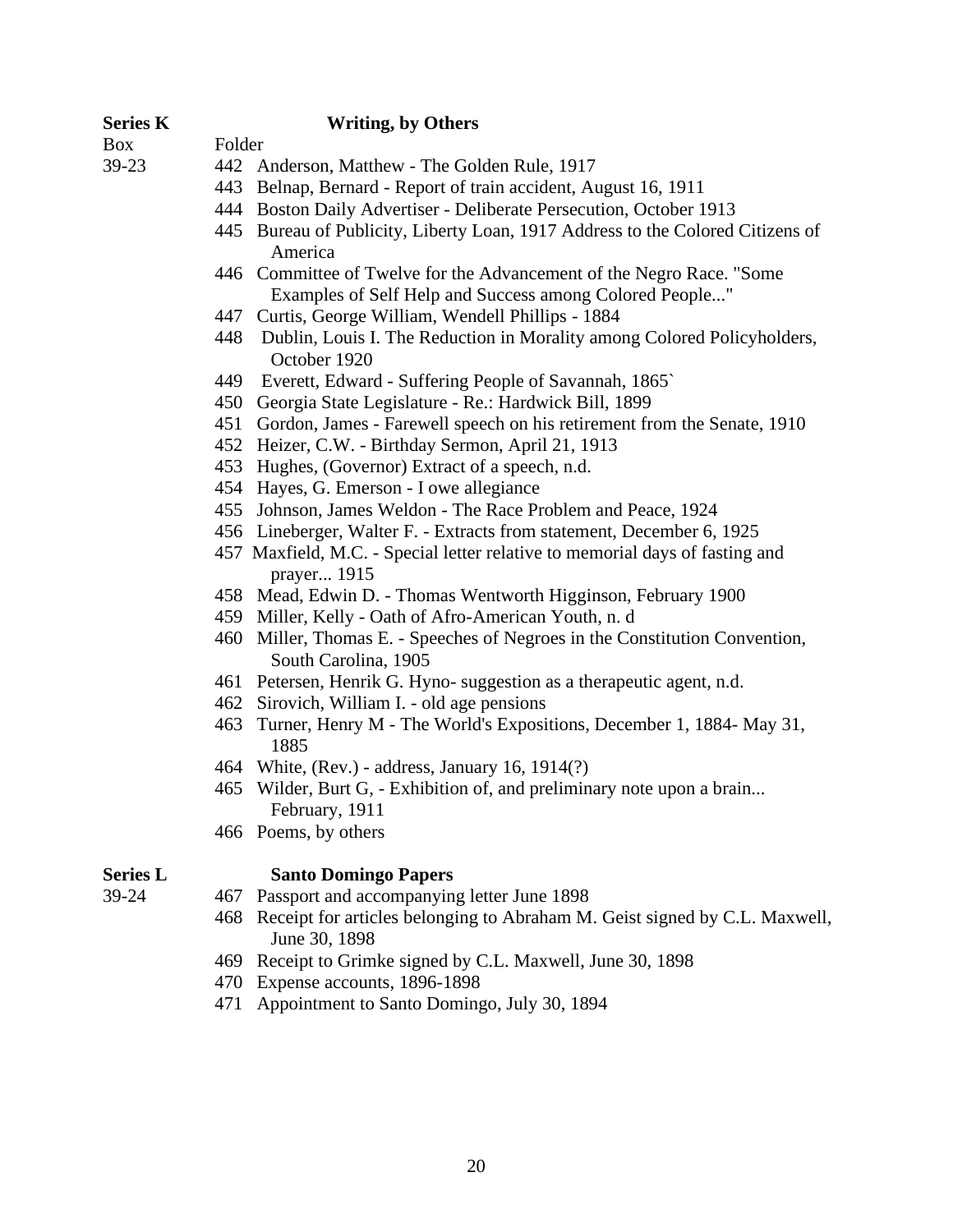| <b>Series L</b> | <b>Santo Domingo Papers</b>                                                                                |
|-----------------|------------------------------------------------------------------------------------------------------------|
| Box             | Folder                                                                                                     |
| 39-24           | 472 Acceptance by Santo Domingo, November 21, 1894                                                         |
|                 | 473 Bellini, Franco Greg, Santo Domingo Correspondence                                                     |
|                 | 474 Bondt, C.J. (Dr.)                                                                                      |
|                 | 475 Garrison, Francis J. Santo Domingo Correspondence                                                      |
|                 | 476 Henriquez, Mercedes, Birth Announcement, Santo Domingo,<br>July 4, 1896                                |
|                 | 477 Heureauz, U. (President, Santo Domingo) Correspondence                                                 |
|                 | 478 Heureaux, U, (President, Santo Domingo) to U.S. Department of                                          |
|                 | State, Santo Domingo Correspondence                                                                        |
|                 | 479 McKinley, William (President, (United States) Santo Domingo<br>Correspondence                          |
|                 | 480 Meade, R.W. to U.S. Department of State, Santo Domingo Correspondence                                  |
|                 | 481 Meed, E. - Santo Domingo Correspondence                                                                |
|                 | 482 Powell, William F. Santo Domingo Correspondence                                                        |
|                 | 483 Uhl, Edwin F. - Santo Domingo Correspondence                                                           |
|                 | 484 U.S. Citizens Group in Santo Domingo to Wm. McKinley (President, U.S.)<br>Santo Domingo Correspondence |
|                 | 485 U.S. Department of State - Santo Domingo Correspondence                                                |
|                 | 486 U.S. State Department - Third Assistant Secretary, Santo Domingo                                       |
|                 | Correspondence                                                                                             |
|                 | 487 U.S. Treasury Department, Auditor,- Santo Domingo Correspondence                                       |
| <b>Series M</b> | <b>NAACP Records</b>                                                                                       |
| 39-25           | 488 March, 1913 correspondence                                                                             |
|                 | 489 July-August, 1913 correspondence                                                                       |
|                 | 490 September, 1913 correspondence                                                                         |
|                 | 491 October, 1913 correspondence                                                                           |
|                 | 492 November, 1913 correspondence                                                                          |
|                 | 493 December, 1913 correspondence                                                                          |
|                 | 494 January, 1914 correspondence                                                                           |
|                 | 495 February, 1914 correspondence                                                                          |
|                 | 496 March, 1914 correspondence                                                                             |
|                 | 497 April, 1914 correspondence                                                                             |
|                 | 498 May, 1914 correspondence                                                                               |
|                 | 499 June, 1914 correspondence                                                                              |
|                 | 500 July, 1914 correspondence                                                                              |
|                 | 501 July, 1914 correspondence                                                                              |
|                 | 502 August, 1914 correspondence                                                                            |

- 503 September, 1914 correspondence
- 504 October, 1914 correspondence
- 505 November, 1914 correspondence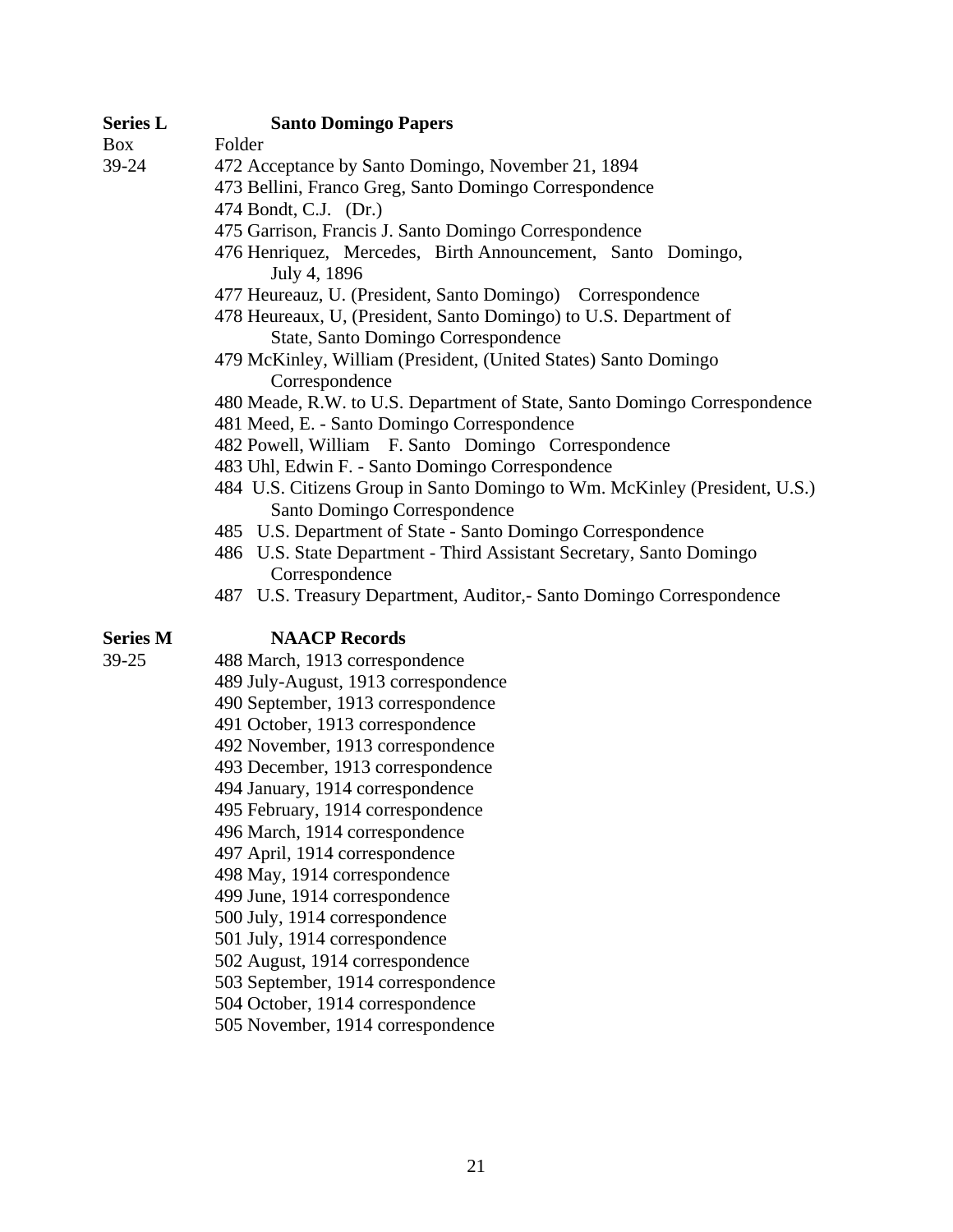| <b>Series M</b> | <b>NAACP Records</b>                |
|-----------------|-------------------------------------|
| Box             | Folder                              |
| 39-25           | 506 December, 1914 correspondence   |
|                 | 507 January, 1915 correspondence    |
|                 | 508 February, 1915 correspondence   |
|                 | 509 March, 1915 correspondence      |
|                 | 510 April, 1915 correspondence      |
|                 | 511 May, 1915 correspondence        |
|                 | 512 June, 1915 correspondence       |
|                 | 513 July, 1915 correspondence       |
|                 | 514 August, 1915 correspondence     |
|                 | 515 September, 1915 correspondence  |
|                 | 516 October, 1915 correspondence    |
|                 | 517 November, 1915 correspondence   |
|                 | 518 December, 1915 correspondence   |
| 39-26           | 519 January, 1916 correspondence    |
|                 | 520 February, 1916 correspondence   |
|                 | 521 March, 1916 correspondence      |
|                 | 522 April, 1916 correspondence      |
|                 | 523 May, 1916 correspondence        |
|                 | 524 June, 1916 correspondence       |
|                 | 525 July, 1916 correspondence       |
|                 | 526 August, 1916 correspondence     |
|                 | 527 September, 1916 correspondence  |
|                 | 528 October, 1916 correspondence    |
|                 | 529 November, 1916 correspondence   |
|                 | 530 December, 1916 correspondence   |
|                 | 531 January, 1917 correspondence    |
|                 | 532 February, 1917correspondence    |
|                 | 533 March, 1917 correspondence      |
|                 | 534 April, 1917 correspondence      |
|                 | 535 May, 1917 correspondence        |
|                 | 536 June, 1917 correspondence       |
|                 | 537 July, 1917 correspondence       |
|                 | 538 August, 1917 correspondence     |
|                 | 539 September, 1917 correspondence  |
|                 | 540 October, 1917 correspondence    |
|                 | 541 November, 1917 correspondence   |
|                 | 542 December, 1917 correspondence   |
| 39-27           | 543<br>January, 1918 correspondence |

544 February, 1918 correspondence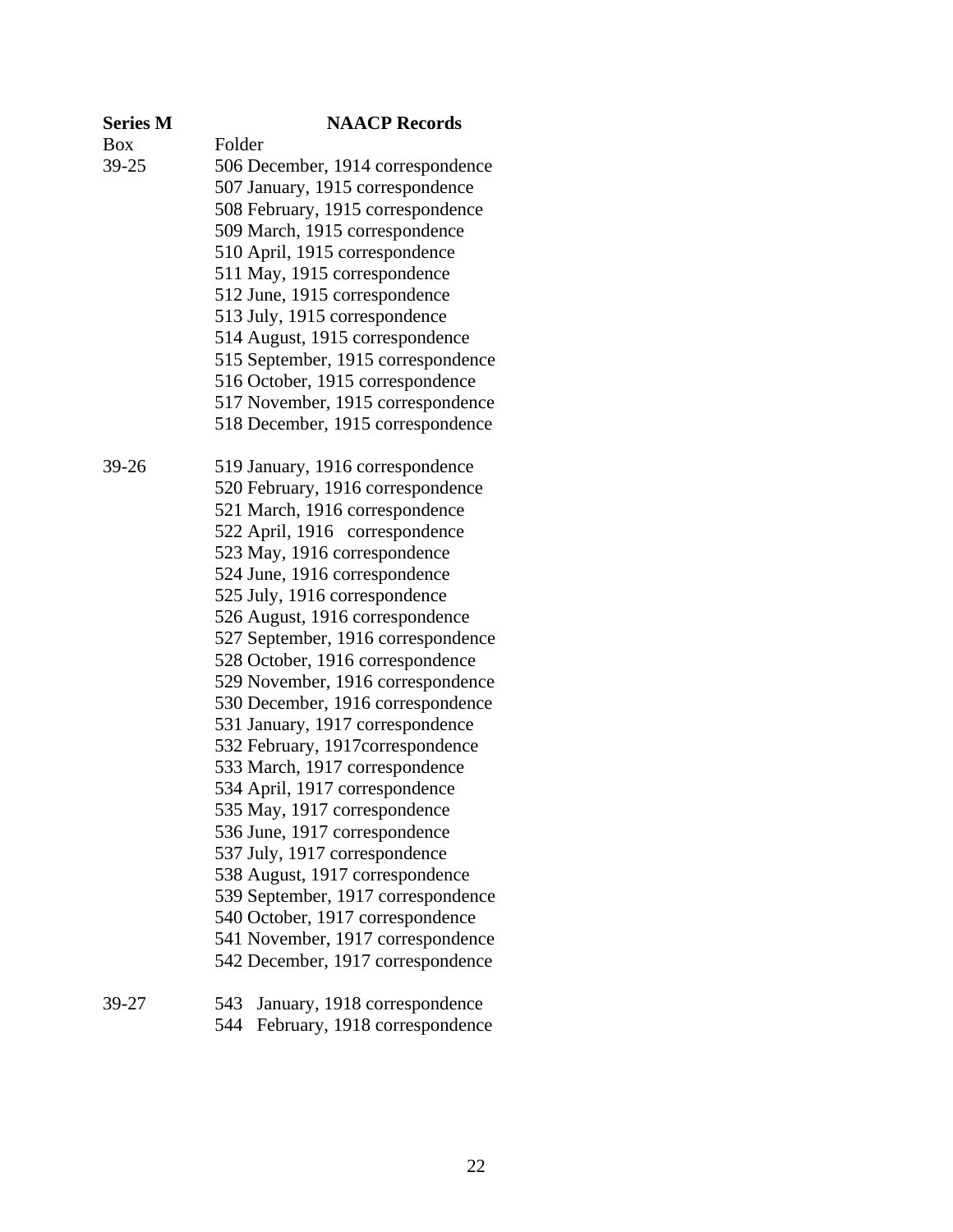| <b>Series M</b> |        | <b>NAACP Records</b>                 |
|-----------------|--------|--------------------------------------|
| Box             | Folder |                                      |
| 39-27           | 545    | March, 1918 correspondence           |
|                 | 546    | April, 1918 correspondence           |
|                 | 547    | May, 1918 correspondence             |
|                 | 548    | June, 1918 correspondence            |
|                 | 549    | July, 1918 correspondence            |
|                 | 550    | August, 1918 correspondence          |
|                 | 551    | September, 1918 correspondence       |
|                 | 552    | October, 1918 correspondence         |
|                 | 553    | November, 1918 correspondence        |
|                 | 554    | December, 1918 correspondence        |
|                 | 555    | January, 1919 correspondence         |
|                 | 556    | February, 1919 correspondence        |
|                 | 557    | March, 1919 correspondence           |
|                 | 558    | April, 1919 correspondence           |
|                 | 559    | May, 1919 correspondence             |
|                 | 560    | June, 1919 correspondence            |
| 39-28           |        | 561 July, 1919 correspondence        |
|                 |        | 562 August, 1919 correspondence      |
|                 |        | 563 September, 1919 correspondence   |
|                 |        | 564 October, 1919 correspondence     |
|                 |        | 565 November, 1919 correspondence    |
|                 |        | 566 December, 1919 correspondence    |
|                 |        | 567 January, 1920 correspondence     |
|                 |        | 568 February, 1920 correspondence    |
|                 |        | 569 March, 1920 correspondence       |
|                 |        | 570 April, 1920 correspondence       |
|                 |        | 571 May, 1920 correspondence         |
|                 |        | 572 June, 1920<br>correspondence     |
|                 |        | 573 July, 1920<br>correspondence     |
|                 |        | 574 August, 1920 correspondence      |
|                 |        | 575 September, 1920 correspondence   |
|                 |        | 576 October, 1920 correspondence     |
|                 |        | 577 November, 1920 correspondence    |
|                 |        | 578 December, 1920 correspondence    |
|                 |        | 579 January, 1921 correspondence     |
|                 |        | 580 February, 1921<br>correspondence |
|                 |        | 581 March, 1921<br>correspondence    |
|                 |        | correspondence<br>582 April, 1921    |
|                 |        | 583 May, 1921<br>correspondence      |
|                 |        | 584 June, 1921<br>correspondence     |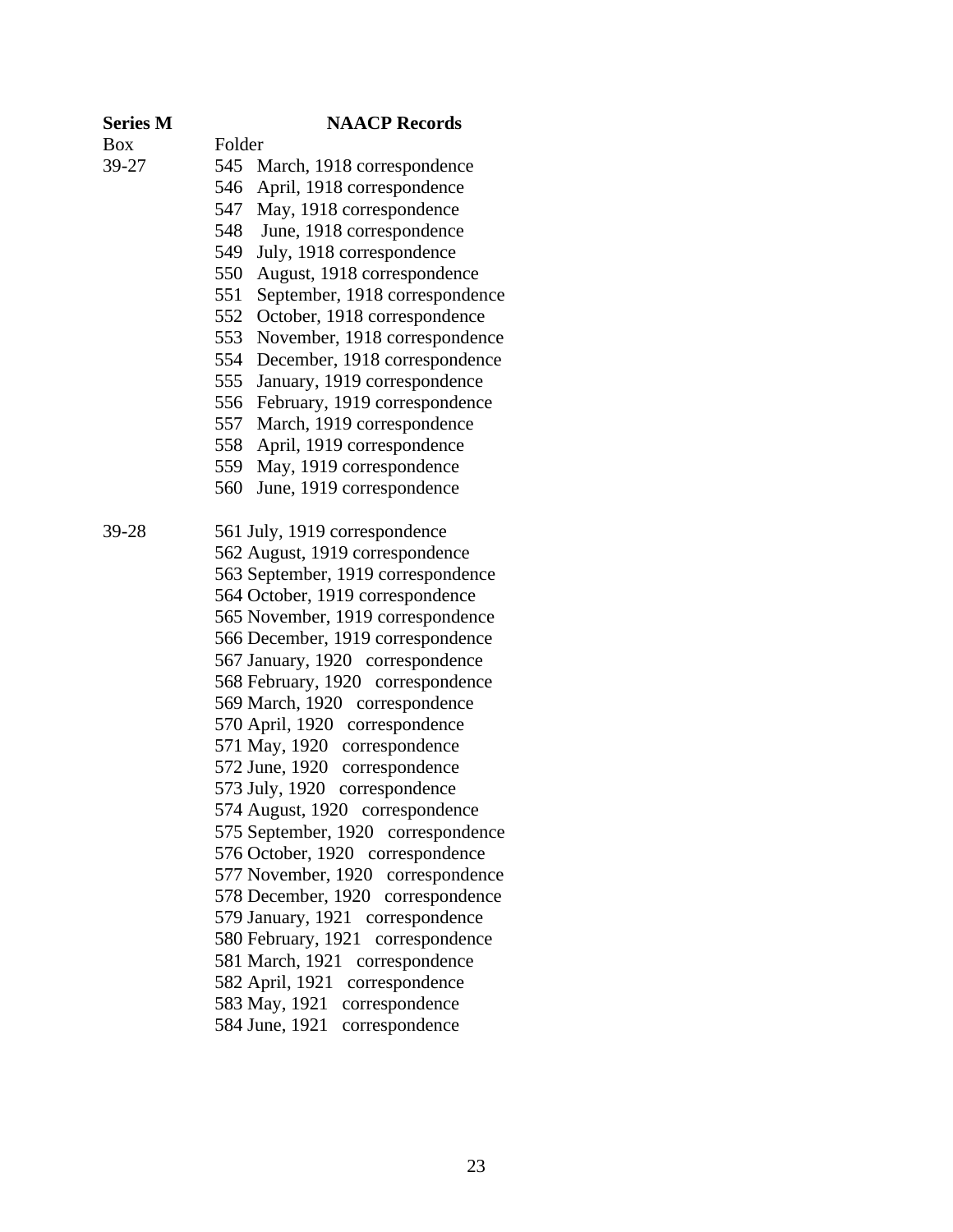| <b>Series M</b> | <b>NAACP Records</b>                                                        |
|-----------------|-----------------------------------------------------------------------------|
| <b>Box</b>      | Folder                                                                      |
| 39-28           | 585 July, 1921 correspondence                                               |
|                 | 586 August, 1921 correspondence                                             |
|                 | 587 September, 1921 correspondence                                          |
|                 | 588 October, 1921 correspondence                                            |
|                 | 589 November, 1921 correspondence                                           |
|                 | 590 December, 1921 correspondence                                           |
| 39-29           | January, 1922 correspondence<br>591                                         |
|                 | February, 1922 correspondence<br>592                                        |
|                 | March, 1922 correspondence<br>593                                           |
|                 | April, 1922 correspondence<br>594                                           |
|                 | May, 1922 correspondence<br>595                                             |
|                 | June, 1922 correspondence<br>596                                            |
|                 | July, 1922 correspondence<br>597                                            |
|                 | August, 1922 correspondence<br>598                                          |
|                 | September, 1922 correspondence<br>599                                       |
|                 | October, 1922 correspondence<br>600                                         |
|                 | November, 1922 correspondence<br>601                                        |
|                 | December, 1922 correspondence<br>602                                        |
|                 | January, 1923 correspondence<br>603                                         |
|                 | March, 1923 correspondence<br>604                                           |
|                 | April, 1923 correspondence<br>605                                           |
|                 | May, 1923 correspondence<br>606                                             |
|                 | June, 1923 correspondence<br>607                                            |
|                 | July, 1923 correspondence<br>608                                            |
|                 | August, 1923 correspondence<br>609                                          |
|                 | September, 1923 correspondence<br>610                                       |
|                 | October, 1923 correspondence<br>611                                         |
|                 | November, 1923 correspondence<br>612                                        |
|                 | December, 1923 correspondence<br>613                                        |
|                 | 614<br>January, 1924 correspondence                                         |
|                 | February, 1924 correspondence<br>615                                        |
|                 | March, 1924 correspondence<br>616                                           |
|                 | April, 1924 correspondence<br>617                                           |
|                 | 618<br>May, 1924 correspondence                                             |
|                 | June, 1924 correspondence<br>619                                            |
|                 | September, 1924 correspondence<br>620                                       |
|                 | October, 1924 correspondence<br>621                                         |
|                 | November, 1924 correspondence<br>622                                        |
|                 | December, 1924 correspondence<br>623<br>624<br>January, 1925 correspondence |
|                 |                                                                             |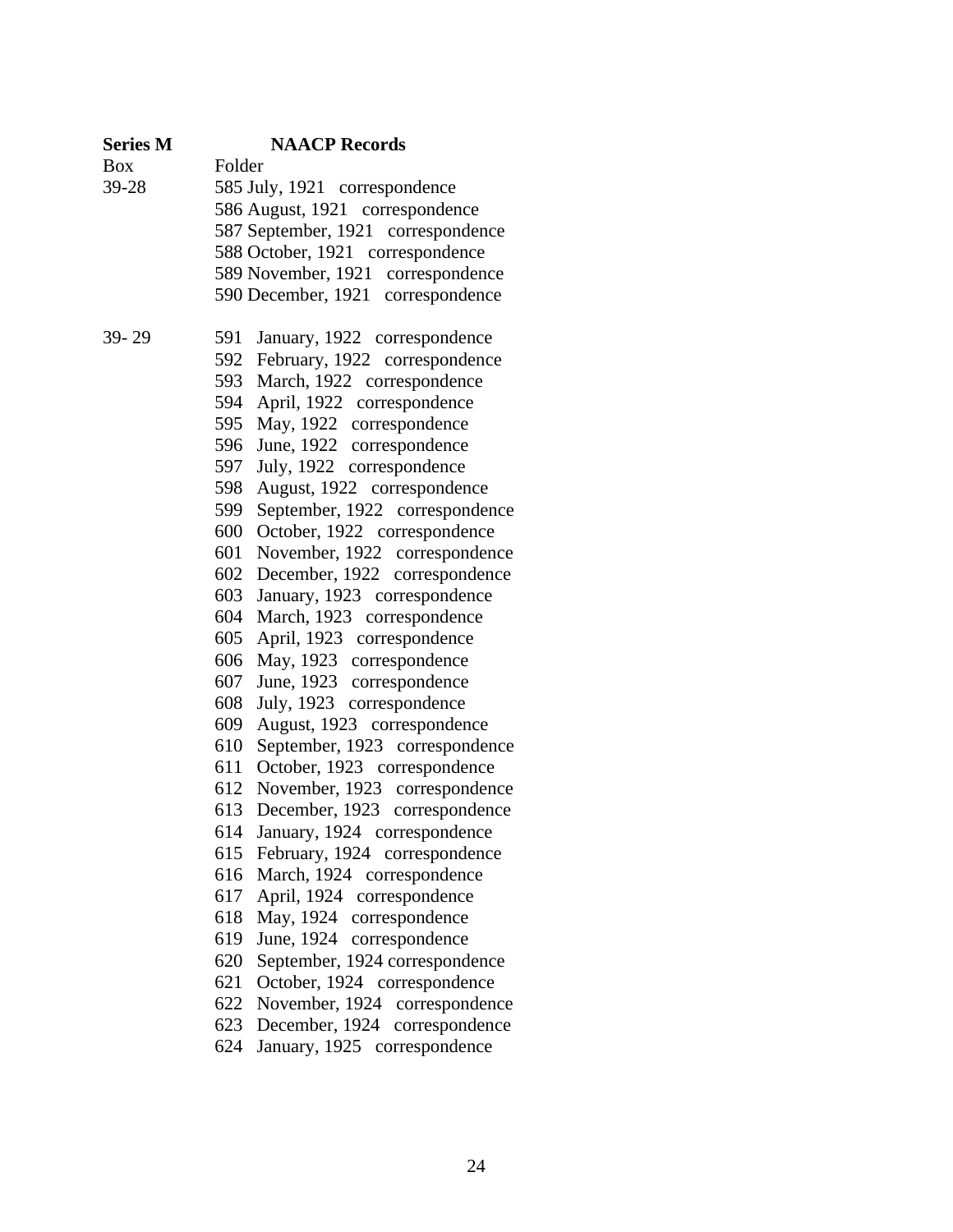| <b>Series M</b> | <b>NAACP Records</b>                                         |
|-----------------|--------------------------------------------------------------|
| <b>Box</b>      | Folder                                                       |
| 39-29           | 625 March, 1925 correspondence                               |
|                 | 626 April, 1925 correspondence                               |
|                 | 627 May, 1925 correspondence                                 |
|                 | 628 June, 1925 correspondence                                |
|                 | 629 January, 1926 correspondence                             |
|                 | 630 July, 1926 correspondence                                |
|                 | 631 March, April, Sept., 1927 correspondence (two envelopes) |
|                 | 632 July, 1927 correspondence                                |
|                 | 633 December, 1928 correspondence                            |
|                 | 634 January, 1929 correspondence                             |
|                 | 635 February, 1929 correspondence                            |
|                 | 636 August, September, 1929 correspondence                   |
| $39 - 30$       | 637 NAACP minutes and reports, 1913                          |
|                 | 638 NAACP minutes and reports, 1914                          |
|                 | 639 NAACP minutes and reports, 1915                          |
|                 | 640 NAACP minutes and reports, 1916                          |
|                 | 641 NAACP minutes and reports, 1917                          |
|                 | 642 NAACP minutes and reports, January-May, 1918             |
|                 | 643 NAACP minutes and reports, June-December, 1918           |
| 39-31           | 644 NAACP minutes and reports, January-May, 1919             |
|                 | 645 NAACP minutes and reports, June-November, 1919           |
|                 | 646 NAACP minutes and reports                                |
|                 | 647 NAACP minutes and reports, December, 1919                |
|                 | 648 NAACP minutes and reports June-December, 1920            |
|                 | 649 NAACP minutes and reports, January-May, 1921             |
|                 | 650 NAACP minutes and reports, June-September, 1921          |
|                 | 651 NAACP minutes and reports, October-December, 1921        |
|                 | 652 NAACP "Order of Business" (Notes by Grimke)              |
| 39-32           | 653 NAACP minutes and reports, January-June, 1922            |
|                 | 654 NAACP minutes and reports, July-December, 1922           |
|                 | 655 NAACP minutes and reports, January-June, 1923            |
|                 | 656 NAACP minutes and reports, July-December, 1923           |
|                 | 657 NAACP minutes and reports, 1929                          |
|                 | 658 NAACP - undated                                          |
| $39 - 33$       | 659 NAACP - organizational material                          |
|                 | 660 NAACP - receipts                                         |
|                 | 661 NAACP - membership blanks and receipt books              |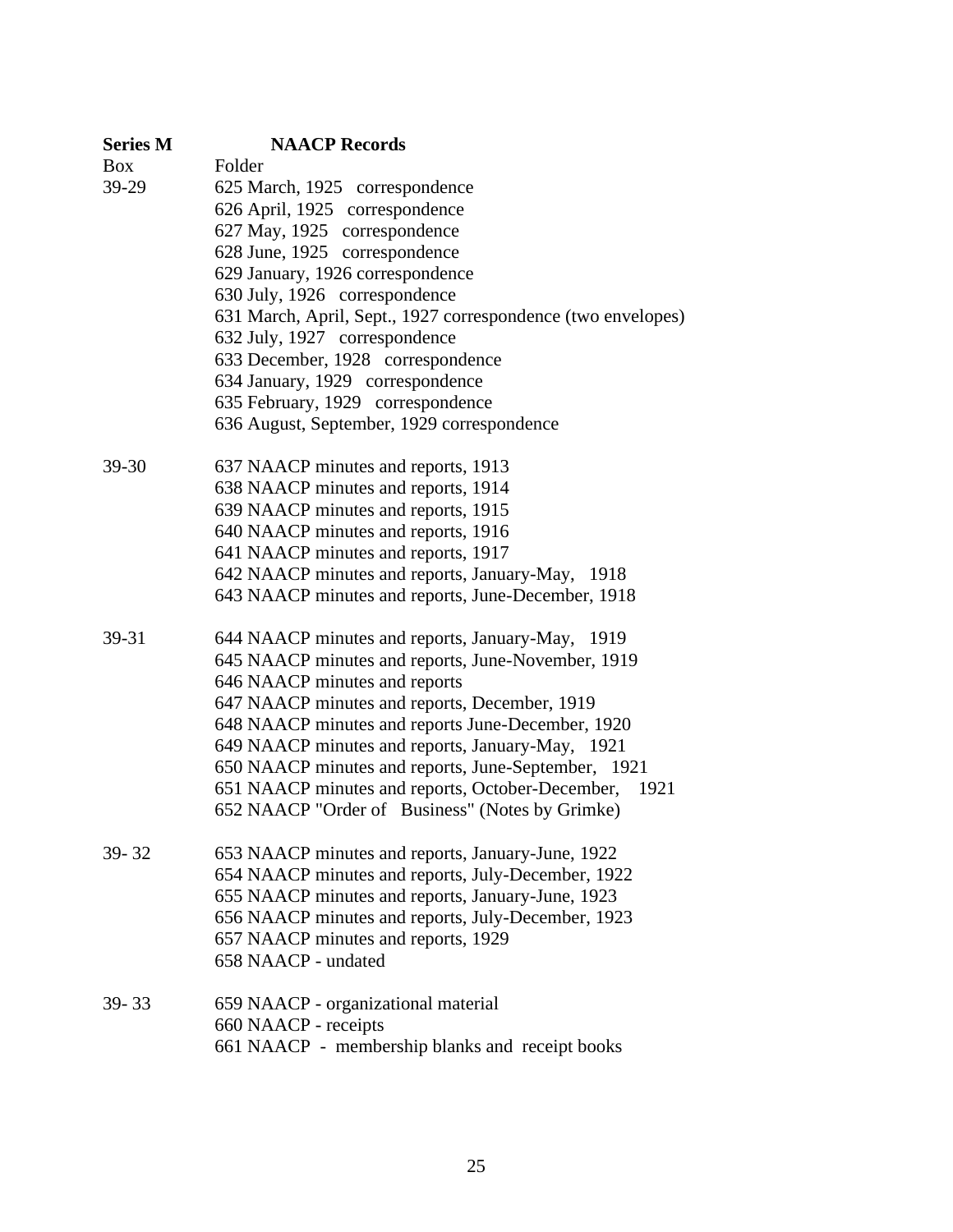### **Series M NAACP Records**

Box Folder

- 39-33 662 NAACP buttons and ribbons
	- 663 Directory of Speakers NAACP, 1920 Compiled by the Speakers Bureau of the NAACP.
	- 664 Directory of the Branch Presidents and Secretaries of the NAACP, 1920
	- 665 Congressional directory, 62nd Congress, 1911
	- 666 Congressional directory, 63rd Congress, 1915
	- 667 Nash, Ray memorandum for Mr. Philip G. Peabody on Lynch Law...
	- 668 HR6060 Senate Amendment Immigration Bill. "All of the African or Black Race"
	- 669 HR13772 On Segregation of Government Employees
	- 670 NAACP Discrimination in employment
	- 671 HR-3115 On Apportionment of Representatives in Congress December 6, 1901
	- 672 HR12987 Curtailing Rights of Negroes on interstate commerce trains
	- 673 Legislation prohibiting inter-marriage
	- 674 Lynching and the lynching laws
	- 675 The Congressional Record, January 19, 1907. Re.: Brownsville
	- 676 HR21 Lynching, 1901
	- 677 Supreme Court of the U.S., Cases May, October, 1906
	- 678 The First Line of Defense, A Summary of 19 years Civil Rights Struggle for American Negroes
	- 679 How to form a Branch of the NAACP (1920) includes Constitution and By-Laws of Branches
	- 680 The NAACP; its history, achievements, purposes, Why you should join
	- 681 How To Make A Mass Meeting A Success NAACP
	- 682 Reconstruction and the Ku Klux in South Carolina. Marcha Gwening, camp.
	- 683 NAACP Last year your dollar helped
	- 684 Spingarn Medal: awarded annually for the Highest Achievement of an American Negro
	- 685 Statement of facts and principles on the Anniversary of the Birth of Frederick Douglass, February 18, 1914
	- 686 To Mr. Colored Man; a heart to heart talk and a vital question
	- 687 The why and wherefore of the NAACP A brief summary of outstanding achievements and of purposes
	- 688 Why you should enlist in the ranks of the NAACP
	- 689 NAACP programs
	- 690 Invitations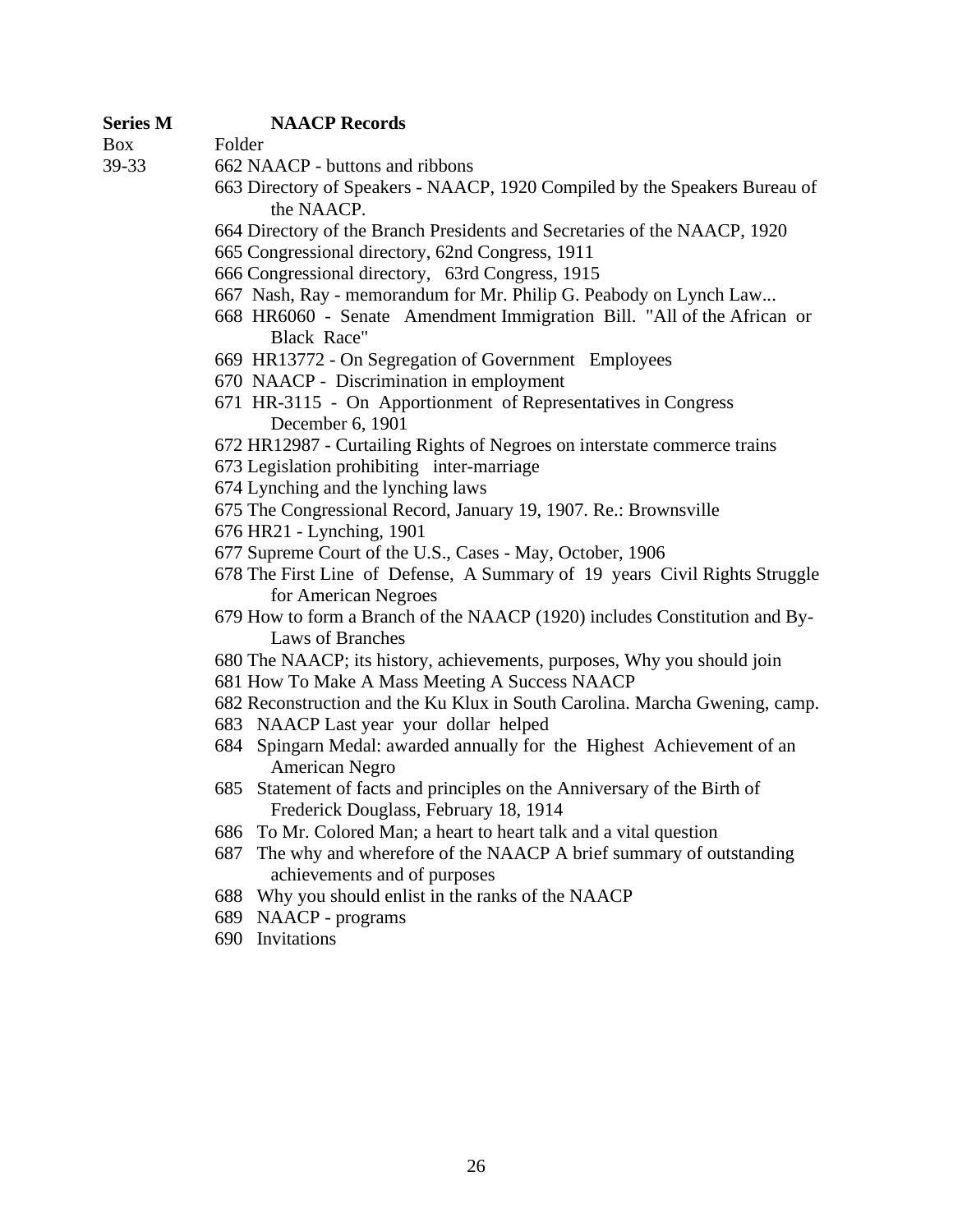| <b>Series M</b> | <b>NAACP Records</b>                                                                                            |
|-----------------|-----------------------------------------------------------------------------------------------------------------|
| <b>Box</b>      | Folder                                                                                                          |
| 39-34           | 691 Press releases, 1917                                                                                        |
|                 | 692 Press releases, 1918                                                                                        |
|                 | 693 Press releases, 1920                                                                                        |
|                 | 694 Press releases, 1921                                                                                        |
|                 | 695 Press releases, 1922, I                                                                                     |
|                 | 696 Press releases, 1922 (cont'd) II                                                                            |
|                 | 697 Press releases, 1922 (cont'd) III                                                                           |
|                 | 698 Press releases, 1923, I                                                                                     |
|                 | 699 Press releases, 1923, II                                                                                    |
|                 | 700 Press releases, 1923 (cont'd) III                                                                           |
|                 | 701 Press releases, 1923 (cont'd) IV                                                                            |
|                 | 702 Press releases, 1923 (cont'd) V                                                                             |
|                 | 703 Press releases, 1924, I                                                                                     |
|                 | 704 Press releases, 1924, II                                                                                    |
|                 | 705 Press releases, 1924, III                                                                                   |
|                 | 706 Press releases, 1924, IV                                                                                    |
|                 | 707 Press releases, 1924, V                                                                                     |
| 39-35           | 708 Press releases, 1925                                                                                        |
|                 | 709 Press releases, 1925 (cont'd)                                                                               |
|                 | 710 Press releases, 1928                                                                                        |
|                 | 711 Press releases, 1928 (cont'd)                                                                               |
|                 | 712 Press releases, 1929, I                                                                                     |
|                 | 713 Press releases, 1929, II                                                                                    |
|                 | 714 Press releases, 1929, III                                                                                   |
|                 | 715 Press releases, 1929, IV                                                                                    |
|                 | 716 Press releases, 1929, V                                                                                     |
|                 | 717 Press releases, 1930                                                                                        |
|                 | 718 Undated press releases                                                                                      |
| 39-36           | 719 Clippings re: Racial Question Writings of Archibald Grimke,<br>biographical information on Archibald Grimke |
|                 | 720 Clippings re: Review an William Lloyd Garrison                                                              |
|                 | 721 Clippings re: Archibald Grimke's paper on "Why Disfranchisement"                                            |
|                 | is Bad" which was contributed to Atlantic Monthly                                                               |
|                 | 722 Grimke's Garrison                                                                                           |
|                 | 723 Clippings re: Grimke's Review on Charles Sumner                                                             |
|                 | 724 Clippings re.: Grimke's Charles Sumner (Xerox copies)                                                       |
|                 | 725 Clippings re.: Grimke's Charles Sumner.                                                                     |
|                 | 726 Clippings re.: Tribute to Kelly Miller and Ella Lynch, and                                                  |
|                 |                                                                                                                 |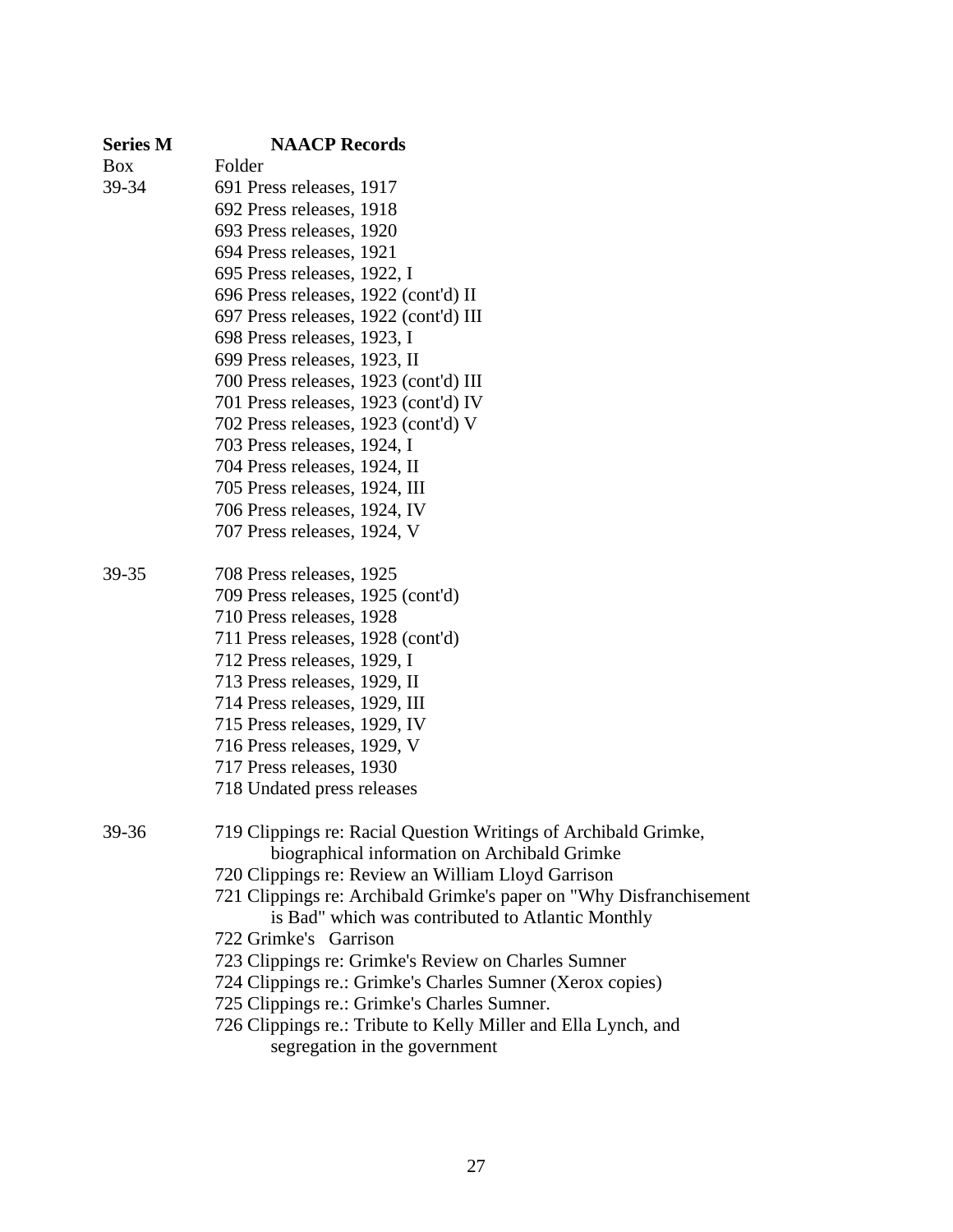| <b>Series M</b> | <b>NAACP Records</b>                                                                                                                                                           |
|-----------------|--------------------------------------------------------------------------------------------------------------------------------------------------------------------------------|
| <b>Box</b>      | Folder                                                                                                                                                                         |
| 39-36           | 727 Clippings re: Racial issues discrimination in the military                                                                                                                 |
|                 | 728 Clippings re.: National issues --- national opinions on the color problem                                                                                                  |
|                 | 729 Clippings-Archibald Grimke's views on racial questions                                                                                                                     |
|                 | 730 Clippings - Angelina Grimke poems, reviews on William Lloyd Garrison<br>and Charles Sumner work, Grimke's writing in the New York Age,<br>Frederick Douglass Memorial Fund |
|                 | 731 Clippings (original) poems by Angelina Grimke," reviews on William Lloyd<br>Garrison and Charles Sumner works, Grimke's writings in the New York                           |
|                 | Age, Frederick Douglass Memorial Fund<br>732 Clippings-letter to the editor of the Herald - reaction to article written on                                                     |
|                 | <b>Lynching Negroes</b>                                                                                                                                                        |
|                 | 733 "The Birth of a Nation." The New Republic, March 20, 1915.                                                                                                                 |
|                 | 734 Clippings - Women's Suffrage, Archibald Grimke's appointment                                                                                                               |
|                 | to Consulship, Tribute to Sarah M. Grimke, address by Archibald                                                                                                                |
|                 | Grimke on "Wendell Phillips"                                                                                                                                                   |
| 39-37           | 735 Clippings - Samuel Coleridge-Taylor, James M. Gregory, Booker T.<br>Washington - racial issues                                                                             |
|                 | 736 Clippings - National and World Issues - Lenin's death                                                                                                                      |
|                 | 737 Clippings - Frederick Douglass Memorial Fund, The Fellowship<br>Herald                                                                                                     |
|                 | 738 Clippings - Racial issues, deportation of Negroes                                                                                                                          |
|                 | 739 Clippings - Berean Manual Training School, War News, W.W.I.<br>Foreign Policy                                                                                              |
|                 | 740 Clippings - Foreign Policy, Racial issues North & South                                                                                                                    |
|                 | 741 Clippings – Civil Rights Segregation in the Federal government                                                                                                             |
|                 | 742 Clippings - Political views of socialism and events of W.W.I.                                                                                                              |
|                 | 743 Clippings - re.: NAACP in Washington, D.C. - The-Branch Bulletin<br>from the NAACP                                                                                         |
|                 | 744 Clippings - Various national issues and race matters                                                                                                                       |
|                 | 745 Clippings - re.: racial matters in politics                                                                                                                                |
|                 | 746 Clippings - Boston newspapers 1883-1885 and 1899, race related matters                                                                                                     |
|                 | 747 Clippings - Civil Rights - 1906 New Party Platform 1912                                                                                                                    |
|                 | 748 Clippings - Race related matter 1899 and 1920's                                                                                                                            |
| Series N        | <b>American Negro Academy</b>                                                                                                                                                  |

## 39-38 749 Correspondence

- 750 Constitution
	- 751 Constitution adopted 1921
	- 752 Constitution brochures
	- 753 Membership listing 1917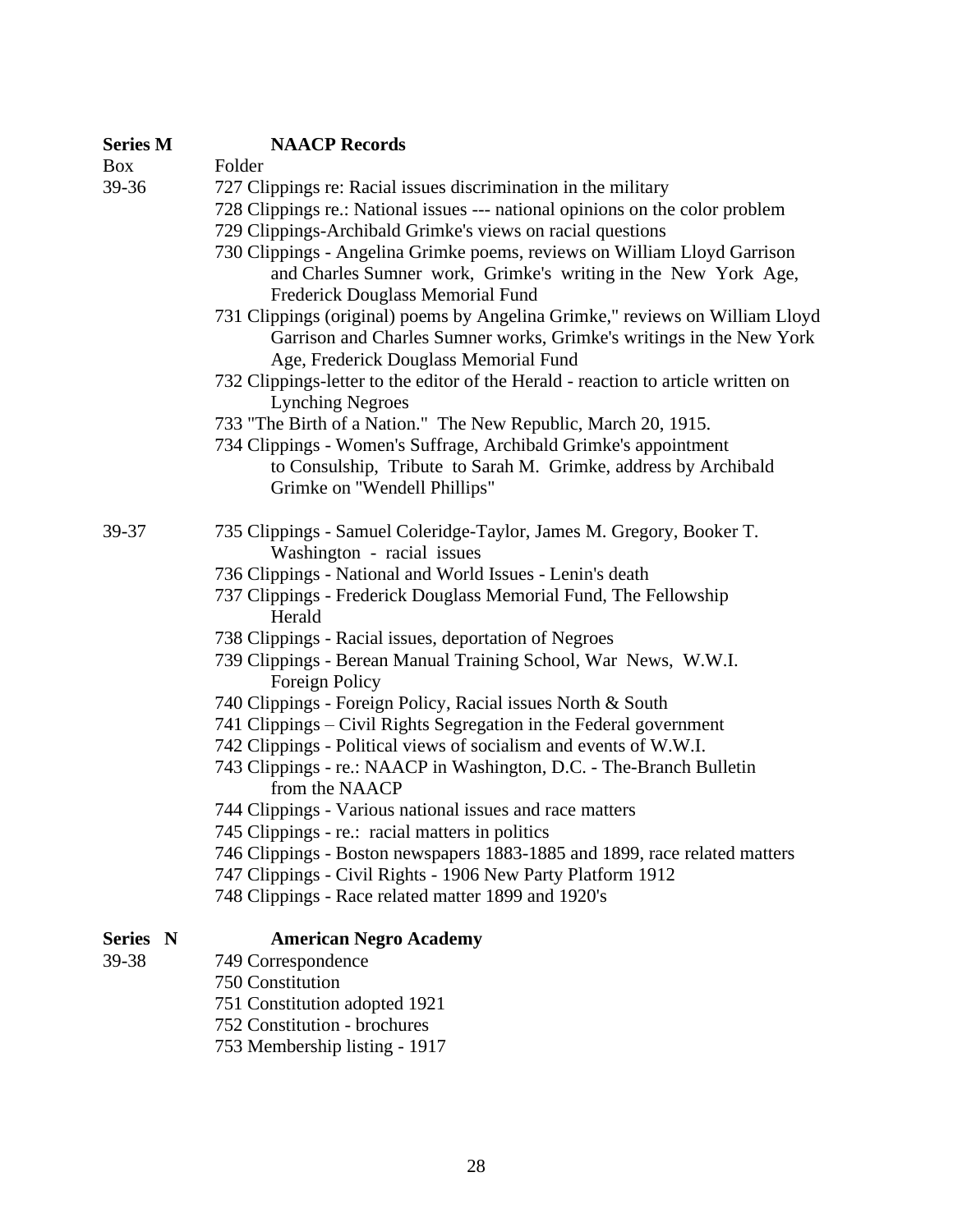| Series N<br><b>Box</b><br>39-38 | <b>American Negro Academy</b><br>Folder<br>754 Membership Ballots for two candidates and their biographical sketches<br>of Frank R. Steward and Henry A. Williamson<br>755 Announcements of Meetings<br>756 Newsclippings<br>757 Duplicates - Membership Certificate of Archibald H. Grimke into the<br>American Negro Academy (individually wrapped item)                                                                                                                                                                                                                               |
|---------------------------------|------------------------------------------------------------------------------------------------------------------------------------------------------------------------------------------------------------------------------------------------------------------------------------------------------------------------------------------------------------------------------------------------------------------------------------------------------------------------------------------------------------------------------------------------------------------------------------------|
| <b>Series O</b><br>39-39        | <b>Petitions and Resolutions</b><br>758 Petition regarding the Brownsville Affair<br>759 Endorsement of Sentiments in Address in memory of Wendell Phillips<br>760 Resolutions to the President of the U.S. & both Houses of Congress - Demoines<br><b>Student Volunteer Movement</b><br>761 Petition - Group Colored Men to serve in defense of South Carolina,<br>January 11, 1861                                                                                                                                                                                                     |
| <b>Series P</b>                 | Memorabilia<br>762 Frederick Douglass - Souvenir programs, autographs, poems<br>763 Memorabilia, John Ruskin<br>764 Memorabilia - Menus, theatre tickets, convention lodges, railroad ticket stubs<br>765 Memorabilia - tickets, admission cards<br>766 Memorabilia - The Republican National Convention, Chicago Illinois, June<br>3, 1884. Badge, certificate, tickets and directory of delegates<br>767 Calendars<br>768 Calendars, carleton and friendship<br>769 Printed materials<br>770 Printed materials - Lincoln University Herald<br>771 Lincoln - Phi Delta Theta News, 1929 |
| <b>Series Q</b>                 | <b>Programs</b><br>772 Programs on which Archibald H. Grimke's name appears, I.<br>773 Programs on which Archibald H. Grimke's name appears, II<br>774 Programs - Funeral and In Memoriam<br>775 Programs - general                                                                                                                                                                                                                                                                                                                                                                      |
| Series R                        | <b>Newspaper Clippings</b><br>776 General news clippings<br>777 News articles by Archibald H. Grimke - "Colorphobia in Howard"                                                                                                                                                                                                                                                                                                                                                                                                                                                           |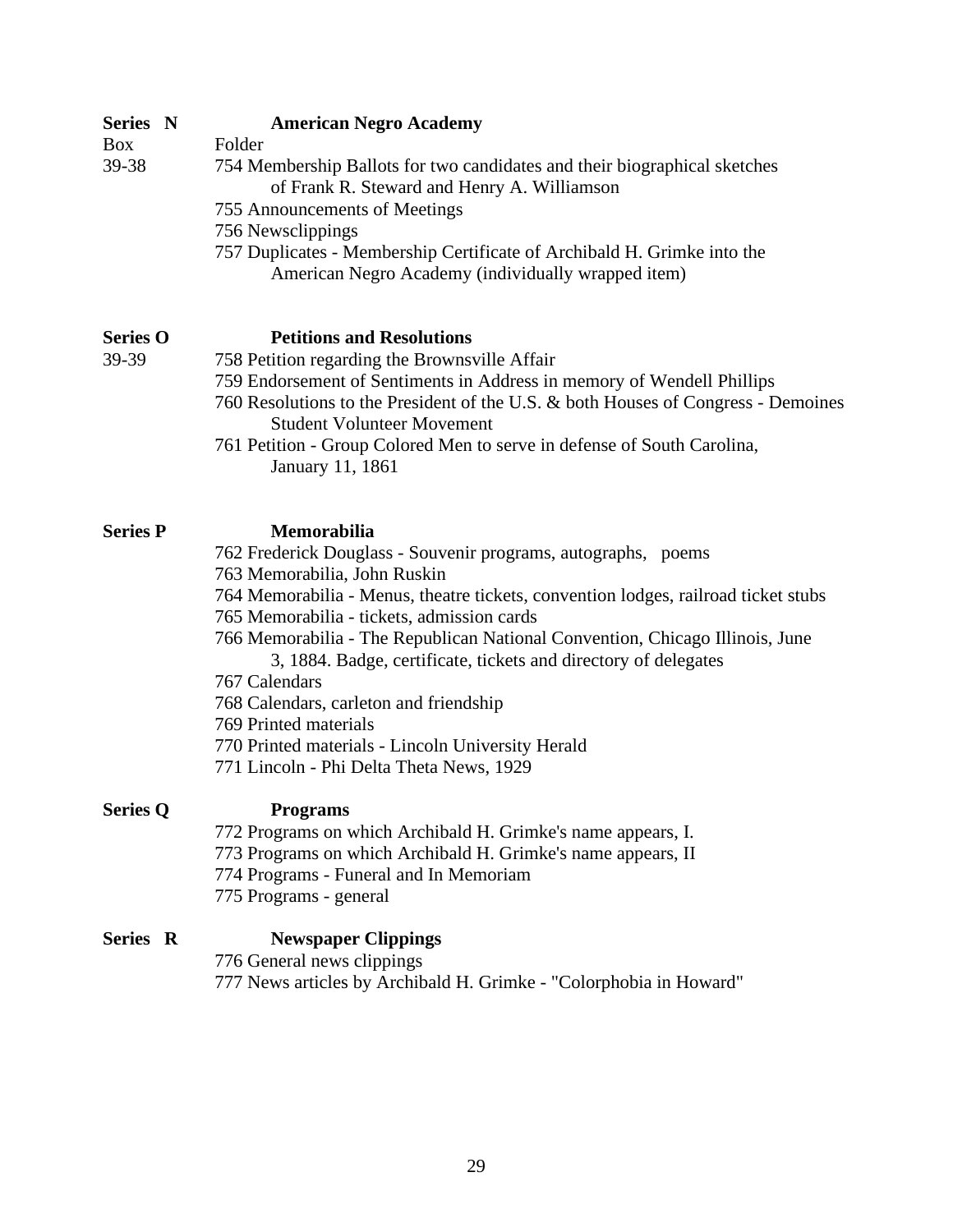### **Series R Newspaper Clippings**

Box Folder

39-39 778 News articles by Archibald H. Grimke:"Dr. Gordon Faces A Crisis'' 779 News articles by Archibald H. Grimke:"Frenzied Maryland" 780 News articles by Archibald H. Grimke: "Frenzied Prejudice" 781 News articles by Archibald H. Grimke:"Love and Contempt" 782 News articles by Archibald H. Grimke: St. Domingo Treaty 783 News articles by Archibald H. Grimke: Snubbed Coleridge- Taylor 784 News articles by Archibald H- Grimke: Troubles of Howard 785 News articles by Archibald H. Grimke: Whited Sepulchre 786 News articles by Archibald H. Grimke: William Lloyd Garrison

## **Photographs**

Young Adult 39- 40 787 Archibald Grimke 788 Archibald Grimke 789 Archibald Grimke 790 Archibald Grimke 791 Archibald Grimke 792 Archibald Grimke

793 Archibald Grimke

794 [Archibald Grimke]

795 Archibald Grimke

Mature

| 796 Archibald Grimke                                          |
|---------------------------------------------------------------|
| 797 Archibald Grimke                                          |
| 798 Archibald Grimke                                          |
| 799 Archibald Grimke                                          |
| 800 Archibald Grimke                                          |
| 801 Archibald Grimke, snapshots                               |
| 802 Archibald Grimke                                          |
| 803 Archibald Grimke                                          |
| 804 Archibald Grimke                                          |
| 805 Archibald Grimke                                          |
| 806 Archibald Grimke - elderly                                |
| 807 [Angelina Grimke] - infant                                |
| 808 Angelina Grimke - youth                                   |
| 809 Angelina Grimke in group picture, elementary school, 1890 |
| 810 Angelina Grimke with another girl, December, 1895         |
| 811 [Angelina Grimke] youth                                   |

812 [Angelina Grimke] youth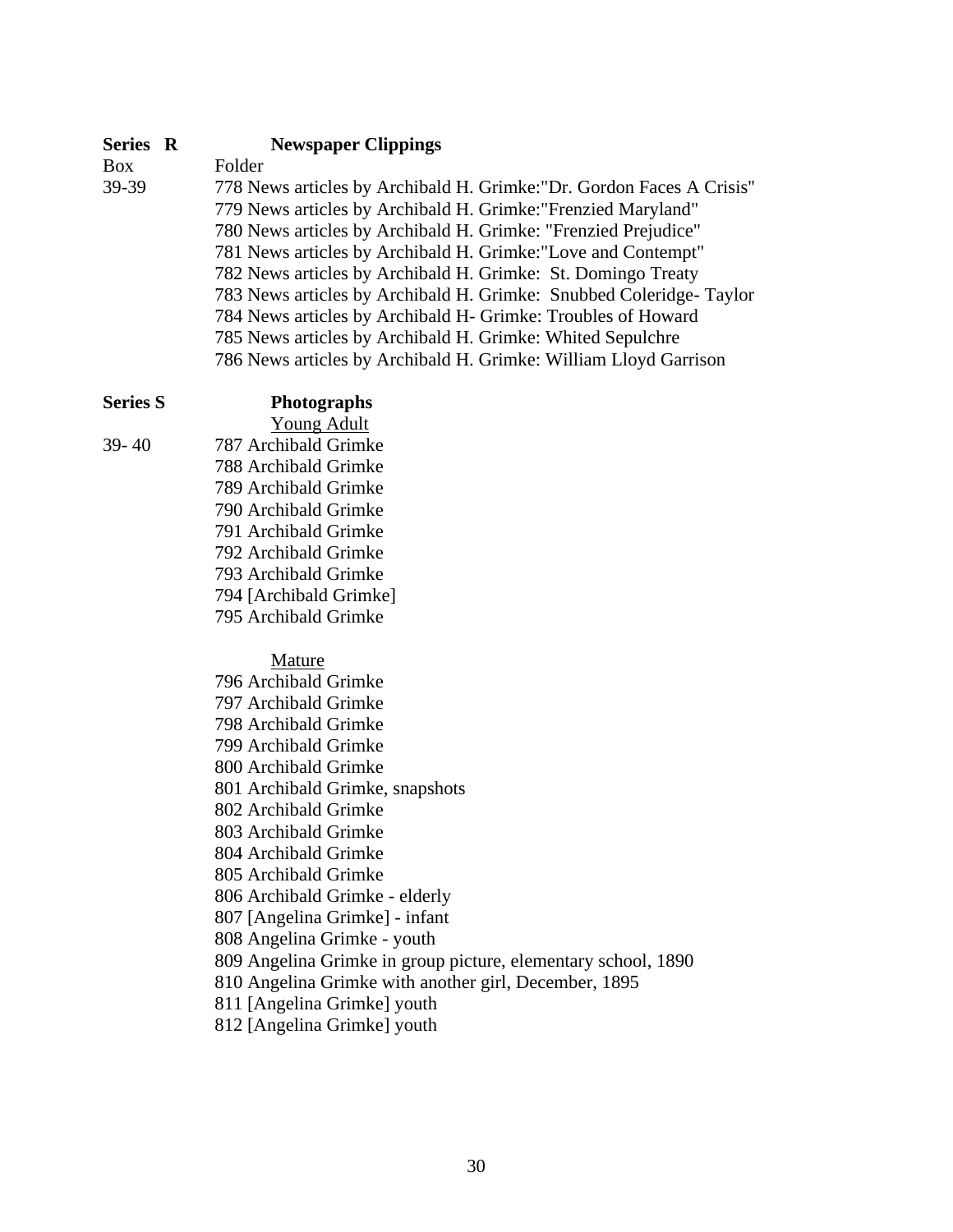| <b>Series S</b> | <b>Photographs</b>                                                                 |
|-----------------|------------------------------------------------------------------------------------|
| <b>Box</b>      | Folder                                                                             |
| 39-40           | 813 Angelina Grimke and classmates                                                 |
|                 | 814 Angelina Weld Grimke - adult                                                   |
|                 | 815 Archibald and Angelina Weld Grimke and Others                                  |
|                 | 816 Archibald & Angelina Grimke                                                    |
|                 | 817 Archibald and Angelina Grimke                                                  |
|                 | 818 Francis & Archibald Grimke - tin type, youth                                   |
|                 | 819 Francis & Archibald Grimke - youths - duplicate of tin type                    |
|                 | 820 Grimke Brothers - tin type Archibald, Francis and John                         |
|                 | 821 Grimke Brothers duplicate of tin type                                          |
|                 | 822 Francis Grimke adolescent                                                      |
|                 | 823 Francis Grimke adolescent duplicate print                                      |
|                 | 824 Francis Grimke - young adult                                                   |
|                 | 825 Francis Grimke $-3/4$ view with duplicate print                                |
|                 | 826 Francis Grimke $-3/4$ view duplicate                                           |
|                 | 827 Francis Grimke - bust photo with side burns and duplicate print                |
|                 | 828 Francis Grimke bust view in minister's collar                                  |
|                 | 829 Francis Grimke bust view in minister's collar with spectacles                  |
|                 | 830 Francis Grimke - bust view with necktie                                        |
|                 | 831 Francis Grimke - bust view with spectacles in minister's collar - photo fading |
|                 | 832 Francis Grimke - bust view with spectacles in minister's collar duplicate      |
|                 | 833 Francis Grimke - elderly with gray hair with spectacles in minister's          |
|                 | collar & duplicate                                                                 |
|                 | 834 Francis James Grimke - photos taken upon retirement at                         |
|                 | Fifteenth Street Presbyterian Church, Washington, D.C.                             |
|                 | 835 Charlotte Forten Grimke - original sitting pose with 5 duplicate prints        |
|                 | 836 Charlotte Forten Grimke prints - 3                                             |
|                 | 837 Nancy Weston - mother of Archibald and Francis Grimke - tin type -             |
|                 | standing figure                                                                    |
|                 | 838 Nancy Weston Grimke<br>seated figure tin type and mature                       |
|                 | photo - seated figure                                                              |
|                 | 839 Nancy Weston - youth, standing pose - 3 duplicates                             |
|                 | 840 Nancy Weston - 3 duplicates                                                    |
|                 | 841 Nancy Weston - duplicate of tin type #827<br>842 J.W. Grimke                   |
|                 |                                                                                    |
|                 | 843 E.E. Abrew                                                                     |
|                 | 844 J.A. Aldridge                                                                  |
|                 | 845 Mr. and Mrs. Austin, Ithaca, NY<br>846 W. Bascome                              |
|                 | 847 Wm. F. Bass                                                                    |
|                 | A. Battiste<br>848                                                                 |
|                 | Frieda M. Bethmann<br>849                                                          |
|                 |                                                                                    |
|                 |                                                                                    |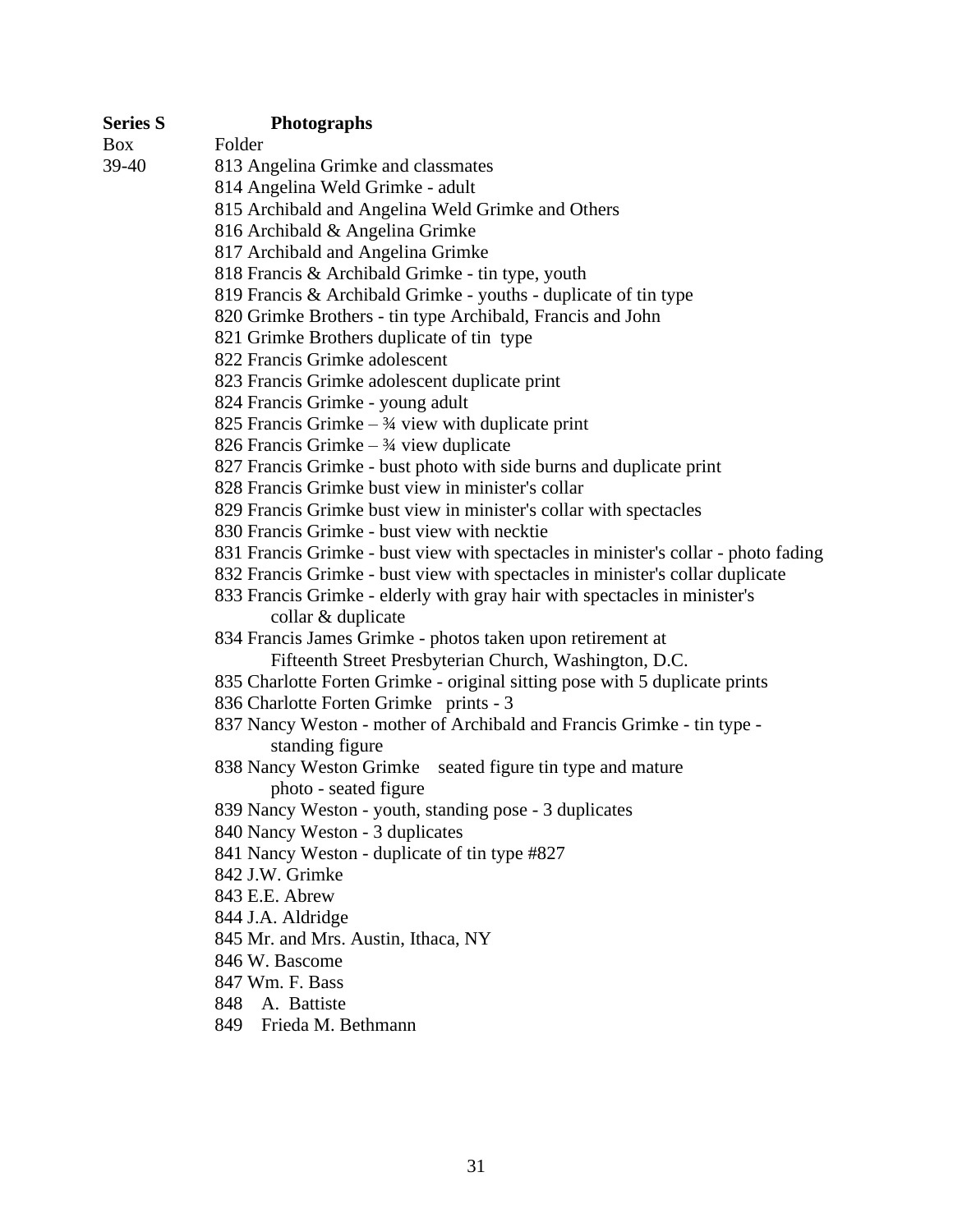| <b>Series S</b> | <b>Photographs</b>                               |
|-----------------|--------------------------------------------------|
| Box             | Folder                                           |
| 39-40           | 850 W.E. Boeims                                  |
|                 | 851 Mamie, Carrie, Lula Burrill                  |
|                 | 852 [Camero]                                     |
|                 | 853 Julius C. Carpenter                          |
|                 | 854 Hilarion Ceballos and Rosalia Ceballo        |
|                 | 855 Juan Corona                                  |
|                 | 856 Frederick Douglass                           |
|                 | 857 T. Thomas Fortune                            |
|                 | 858 Meta Warrick Fuller                          |
|                 | 859 Henry Highland Garnet                        |
|                 | 860 William Lloyd Garrison                       |
|                 | 861 Helen Mary Heizer                            |
|                 | 862 Anne Himmings                                |
|                 | 863 Buzer and Archibald Grimke, Ithaca, N.Y.     |
|                 | 864 Genevieve Lee                                |
|                 | 865 Genevieve Lee1895                            |
|                 | 866 J. Howard Lee                                |
|                 | 867 William H. Lewis, picture on MERU            |
|                 | 868 Wm. S. Lofton                                |
|                 | 869 Wm. E. Matthews                              |
|                 | 870 Edwin D. Mead                                |
|                 | 871 Chauncey L. Moore                            |
|                 | 872 Mr. & Mrs. Newton, Ithaca, N.Y.              |
|                 | 873 J.R. Noche                                   |
|                 | 874 F. Ortega                                    |
|                 | 875 L. Pardo, 1896                               |
|                 | 876 Parker Pillsbury                             |
|                 | 877 Amye Jamet Reade, 1898                       |
|                 | 878 Chas. Scott, 1895                            |
|                 | 879 William Henry Smith                          |
|                 | 880 Lt. Hamilton Dioto]                          |
|                 | 881 Alice W. Stacy, 1896                         |
|                 | 882 W. J. Stuart, 1878                           |
|                 | 883 Wm. R. Templeton                             |
|                 | 884 Harriet, Tubman                              |
|                 | 885 Booker T. Washington, Funeral ceremony, 1915 |
|                 | 886 E. Weed                                      |
|                 | 887 [Angelina Grimke Weld]                       |
|                 | 888 Angelina Grimke Weld                         |
|                 | 889 Angelina Grimke Weld                         |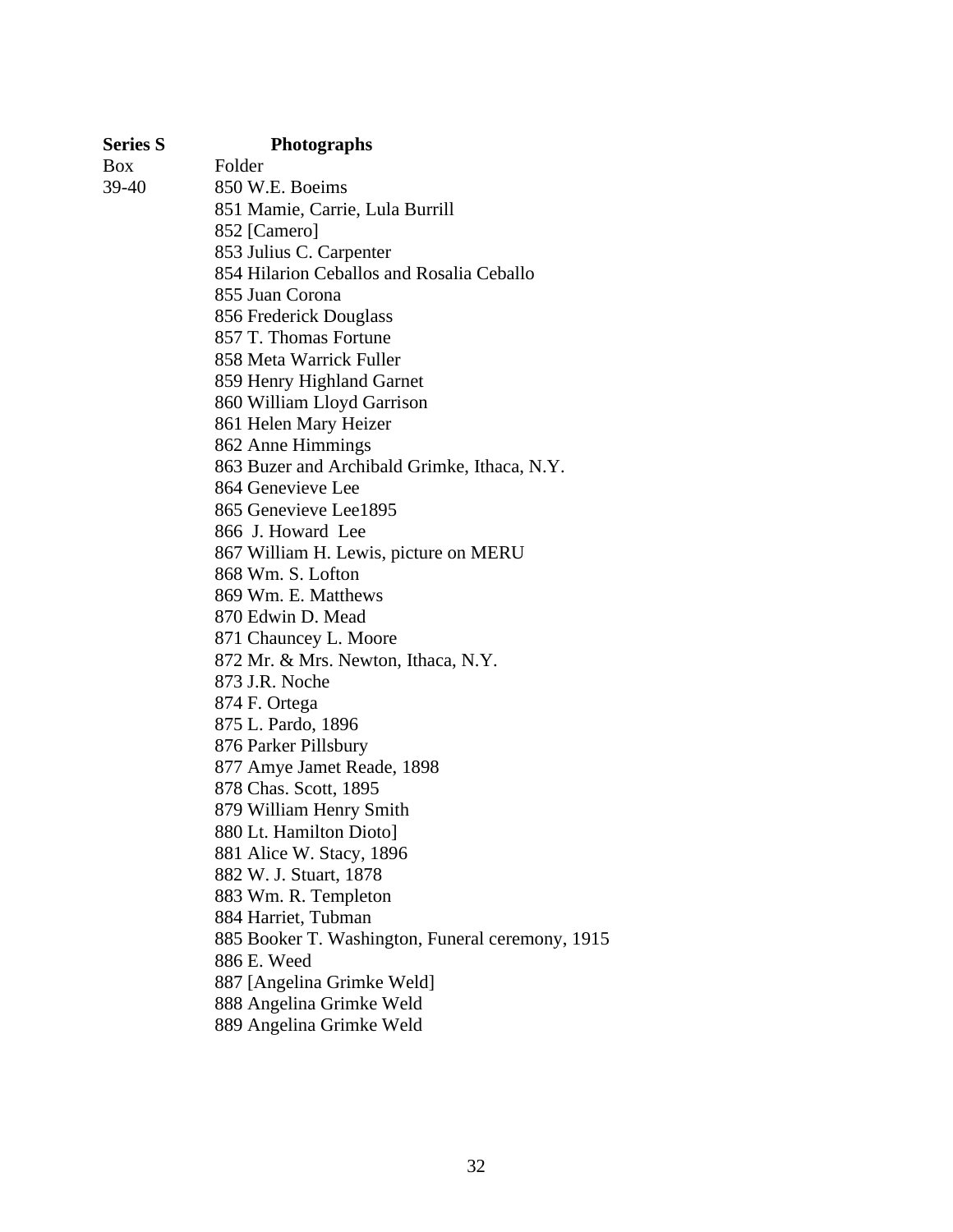| <b>Series S</b>                             | <b>Photographs</b>                                                                                                                                                                                                                                                                                                                                                    |
|---------------------------------------------|-----------------------------------------------------------------------------------------------------------------------------------------------------------------------------------------------------------------------------------------------------------------------------------------------------------------------------------------------------------------------|
| <b>Box</b><br>39-40                         | Folder<br>890 Angelina Grimke Weld<br>891 Angelina Grimke Weld<br>892 Theodore Weld<br>893 Theodore D. Weld<br>894 Martha L. Sinslow, 1897<br>895 [Elija Wright]<br>896 J. J. Wright, (Judge)                                                                                                                                                                         |
| 39-41                                       | 897 Lillian<br>898 C. J. Dentex Bondt<br>899 Moma, Mamie<br>900 Moma, Lillian<br>901 Moma, Louisa<br>902 Moma, Lillian<br>903 Group photo, Ithaca, N.Y. Mrs. Hanlding, Taylor, Newton, Autin and Messrs.<br>Autin Taylor, Newton<br>904 Domestic Staff Santo Domingo, 1893<br>905 Unidentified group, Market Place Santo Domingo<br>906-100A Unidentified photographs |
| 39-42                                       | 1002-1029 Unidentified photographs                                                                                                                                                                                                                                                                                                                                    |
| 39-43                                       | 1030-1099 Scenery<br>1100 Scrapbook, Cornell University presented to A. H. Grimke by H. Florence<br>Newton                                                                                                                                                                                                                                                            |
| <b>Series T</b><br>39-44                    | <b>Artifacts</b><br>Tortoise shellfork, wicks, tortoise shell spoon, baby shoes, spoons (2) silver,<br>dictionary, silver knife, Bible, pillboxes, (2) silver rectangle tin, daily diary, eye<br>glasses and case, coin purse, wallets (3) purses, pencil eraser, rock, appointment<br>book (2), salt and pepper shakers                                              |
| <b>Series U</b><br>Item 39-45<br>Item 39-46 | <b>Individually Wrapped Items</b><br>American Negro Academy Membership Certificate for Archibald H. Grimke<br>Photographs<br>Archibald H. Grimke (2)<br>Angelina W. Grimke (3)<br>Grimke home (1)<br>Exterior parlor (1)<br>Music room $(1)$<br>Santo Domingo Souvenirs, 1898<br>Program $(1)$                                                                        |